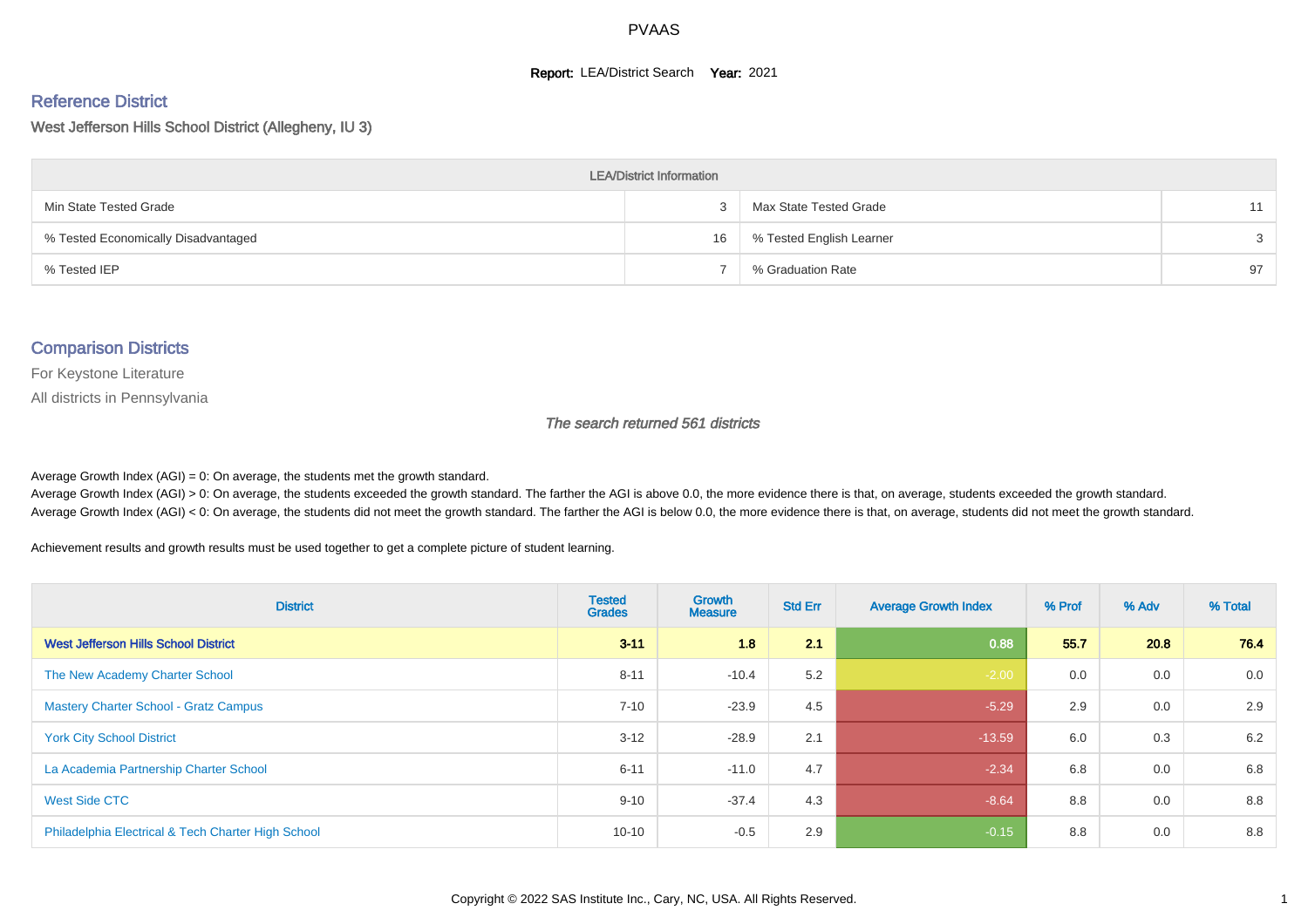| <b>District</b>                                                       | <b>Tested</b><br><b>Grades</b> | <b>Growth</b><br><b>Measure</b> | <b>Std Err</b> | <b>Average Growth Index</b> | % Prof | % Adv   | % Total |
|-----------------------------------------------------------------------|--------------------------------|---------------------------------|----------------|-----------------------------|--------|---------|---------|
| <b>West Jefferson Hills School District</b>                           | $3 - 11$                       | 1.8                             | 2.1            | 0.88                        | 55.7   | 20.8    | 76.4    |
| <b>Esperanza Cyber Charter School</b>                                 | $3 - 11$                       | 7.1                             | 6.1            | 1.16                        | 9.1    | 0.0     | 9.1     |
| <b>Innovative Arts Academy Charter School</b>                         | $6 - 11$                       | $-9.1$                          | 3.7            | $-2.44$                     | 9.5    | 0.0     | 9.5     |
| <b>Aliquippa School District</b>                                      | $3 - 11$                       | $-9.0$                          | 4.2            | $-2.14$                     | 11.0   | $0.0\,$ | 11.0    |
| Propel Charter School - Braddock Hills                                | $3 - 11$                       | $-13.6$                         | 3.6            | $-3.81$                     | 9.7    | 1.6     | 11.3    |
| <b>Clairton City School District</b>                                  | $3 - 11$                       | 3.5                             | 3.7            | 0.95                        | 13.4   | 0.0     | 13.4    |
| <b>Sto-Rox School District</b>                                        | $3 - 10$                       | 6.6                             | 3.7            | 1.80                        | 13.4   | 0.0     | 13.4    |
| People For People Charter School                                      | $3 - 12$                       | 13.3                            | 5.5            | 2.43                        | 13.5   | 0.0     | 13.5    |
| <b>Propel Charter School-Montour</b>                                  | $3 - 10$                       | $-10.7$                         | 3.9            | $-2.71$                     | 13.7   | 0.0     | 13.7    |
| <b>Steelton-Highspire School District</b>                             | $3 - 11$                       | $-11.8$                         | 3.5            | $-3.40$                     | 14.5   | $0.0\,$ | 14.5    |
| <b>Universal Audenried Charter School</b>                             | $9 - 11$                       | $-5.8$                          | 2.4            | $-2.40$                     | 14.6   | 0.0     | 14.6    |
| <b>Chester-Upland School District</b>                                 | $3 - 11$                       | $-0.3$                          | 2.7            | $-0.09$                     | 13.8   | 0.8     | 14.6    |
| <b>Sugar Valley Rural Charter School</b>                              | $3 - 11$                       | $-11.0$                         | 4.5            | $-2.46$                     | 14.9   | $0.0\,$ | 14.9    |
| Preparatory Charter School Of Mathematics, Science, Tech, And Careers | $9 - 10$                       | $-4.0$                          | 2.5            | $-1.59$                     | 15.0   | 0.0     | 15.0    |
| Maritime Academy Charter School                                       | $3 - 10$                       | $-11.4$                         | 3.5            | $-3.29$                     | 15.2   | 0.0     | 15.2    |
| Dr Robert Ketterer Charter School Inc                                 | $6 - 12$                       | 10.1                            | 5.0            | 2.04                        | 14.9   | 0.4     | 15.3    |
| <b>Harrisburg City School District</b>                                | $3 - 11$                       | $-0.4$                          | 2.1            | $-0.19$                     | 15.1   | 0.4     | 15.5    |
| <b>Propel Charter School-Homestead</b>                                | $3 - 11$                       | $-11.7$                         | 4.1            | $-2.84$                     | 15.9   | 0.0     | 15.9    |
| Perseus House Charter School Of Excellence                            | $6 - 11$                       | $-5.2$                          | 3.0            | $-1.72$                     | 16.5   | 0.0     | 16.5    |
| <b>Dauphin County Technical School</b>                                | $9 - 11$                       | $-45.5$                         | 2.6            | $-17.72$                    | 14.4   | 2.5     | 16.9    |
| <b>Lancaster School District</b>                                      | $3 - 12$                       | $-15.8$                         | 1.5            | $-10.90$                    | 14.6   | 2.3     | 16.9    |
| <b>Farrell Area School District</b>                                   | $3 - 11$                       | $-10.4$                         | 4.3            | $-2.41$                     | 19.0   | $0.0\,$ | 19.0    |
| <b>Tech Freire Charter School</b>                                     | $9 - 11$                       | 9.3                             | 2.9            | 3.26                        | 18.0   | 1.1     | 19.1    |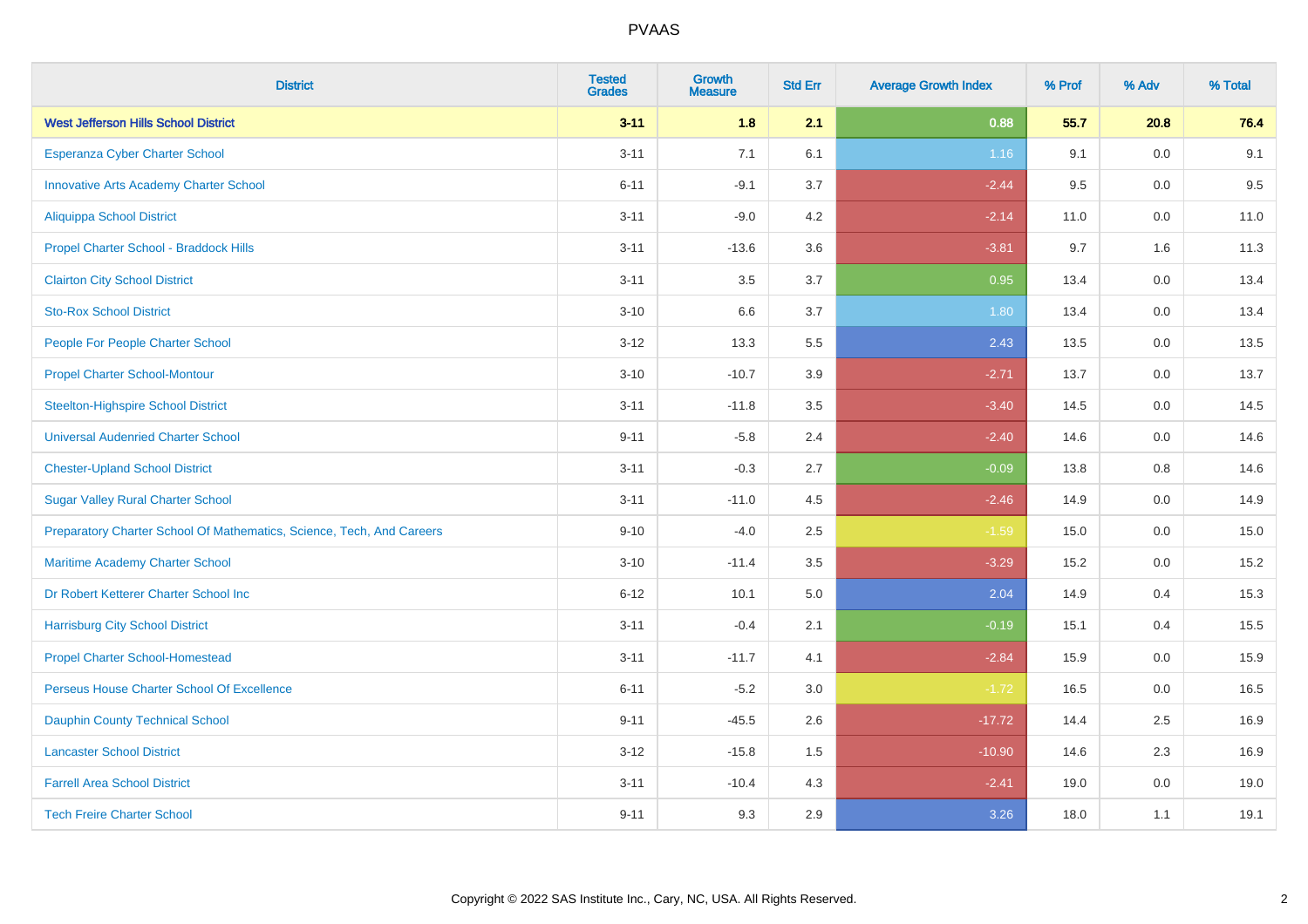| <b>District</b>                                        | <b>Tested</b><br><b>Grades</b> | <b>Growth</b><br><b>Measure</b> | <b>Std Err</b> | <b>Average Growth Index</b> | % Prof | % Adv   | % Total |
|--------------------------------------------------------|--------------------------------|---------------------------------|----------------|-----------------------------|--------|---------|---------|
| <b>West Jefferson Hills School District</b>            | $3 - 11$                       | 1.8                             | 2.1            | 0.88                        | 55.7   | 20.8    | 76.4    |
| <b>Lawrence County CTC</b>                             | $10 - 11$                      | $-21.7$                         | 3.6            | $-6.05$                     | 19.8   | $0.0\,$ | 19.8    |
| <b>Rochester Area School District</b>                  | $3 - 11$                       | $-13.2$                         | 4.6            | $-2.89$                     | 19.5   | 1.3     | 20.8    |
| Multicultural Academy Charter School                   | $9 - 11$                       | 9.5                             | 3.5            | 2.69                        | 22.0   | 0.0     | 22.0    |
| Philipsburg-Osceola Area School District               | $3 - 11$                       | $-24.8$                         | 3.3            | $-7.43$                     | 19.7   | 2.6     | 22.4    |
| <b>Columbia-Montour AVTS</b>                           | $9 - 10$                       | $-12.5$                         | 3.0            | $-4.16$                     | 22.3   | 0.6     | 22.9    |
| Jefferson County-Dubois AVTS                           | $9 - 11$                       | $-16.2$                         | 3.9            | $-4.16$                     | 23.0   | 0.0     | 23.0    |
| <b>Williams Valley School District</b>                 | $3 - 11$                       | $-7.3$                          | 3.4            | $-2.13$                     | 23.2   | 0.0     | 23.2    |
| <b>Chester Charter Scholars Academy Charter School</b> | $3 - 12$                       | 8.4                             | 4.1            | 2.03                        | 23.4   | 0.0     | 23.4    |
| Lincoln Leadership Academy Charter School              | $3 - 12$                       | 14.2                            | 6.4            | 2.22                        | 23.5   | 0.0     | 23.5    |
| <b>Tacony Academy Charter School</b>                   | $3 - 11$                       | $-14.7$                         | 3.0            | $-4.82$                     | 22.4   | 1.8     | 24.1    |
| Mastery Charter School - Shoemaker Campus              | $7 - 10$                       | 4.1                             | 3.0            | 1.34                        | 20.9   | 3.3     | 24.2    |
| Imhotep Institute Charter High School                  | $9 - 11$                       | $-5.3$                          | 5.8            | $-0.92$                     | 25.0   | $0.0\,$ | 25.0    |
| <b>Norristown Area School District</b>                 | $3 - 12$                       | $-12.8$                         | 1.6            | $-7.98$                     | 23.5   | 2.3     | 25.7    |
| <b>Executive Education Academy Charter School</b>      | $3 - 10$                       | $-6.5$                          | 3.1            | $-2.08$                     | 23.7   | 2.2     | 25.8    |
| <b>Greater Johnstown School District</b>               | $3 - 11$                       | $-3.1$                          | 2.6            | $-1.19$                     | 26.1   | $0.0\,$ | 26.1    |
| <b>Lebanon School District</b>                         | $3 - 11$                       | $-1.6$                          | 1.9            | $-0.80$                     | 24.4   | 2.6     | 27.0    |
| <b>Turkeyfoot Valley Area School District</b>          | $3 - 12$                       | $-4.3$                          | 5.6            | $-0.76$                     | 22.0   | 5.1     | 27.1    |
| <b>Reading School District</b>                         | $3 - 11$                       | 10.1                            | 1.4            | 7.25                        | 24.7   | 2.4     | 27.2    |
| Community Academy Of Philadelphia Charter School       | $3 - 11$                       | 5.8                             | 2.7            | 2.12                        | 26.7   | 0.9     | 27.6    |
| Salisbury-Elk Lick School District                     | $3 - 11$                       | $-13.5$                         | 5.9            | $-2.30$                     | 27.8   | 0.0     | 27.8    |
| <b>Shade-Central City School District</b>              | $3 - 11$                       | $-5.9$                          | 4.6            | $-1.28$                     | 27.8   | 0.0     | 27.8    |
| Mastery Charter School - Pickett Campus                | $6 - 10$                       | 5.6                             | 5.7            | 1.00                        | 27.8   | 0.0     | 27.8    |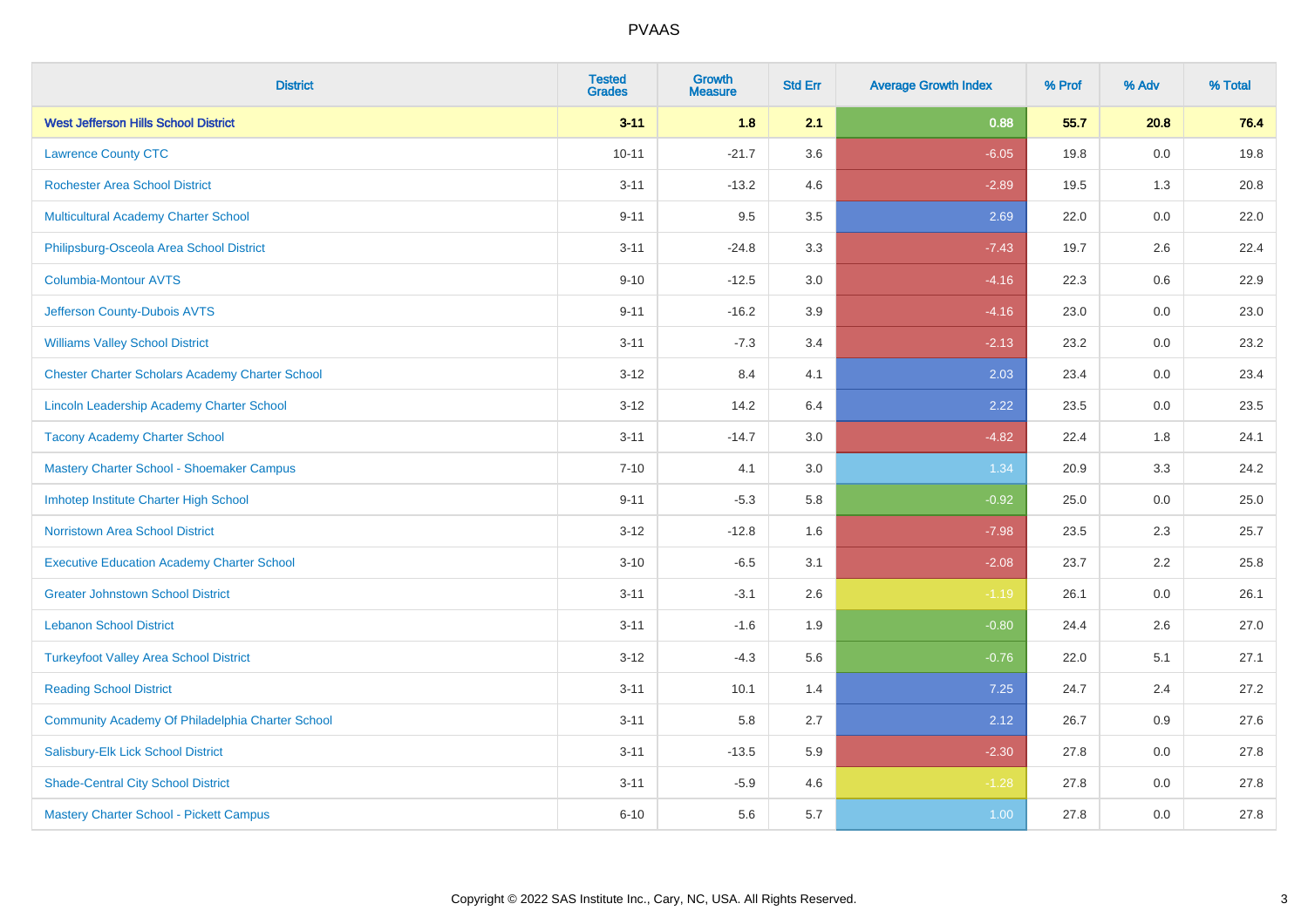| <b>District</b>                                 | <b>Tested</b><br><b>Grades</b> | <b>Growth</b><br><b>Measure</b> | <b>Std Err</b> | <b>Average Growth Index</b> | % Prof | % Adv | % Total |
|-------------------------------------------------|--------------------------------|---------------------------------|----------------|-----------------------------|--------|-------|---------|
| <b>West Jefferson Hills School District</b>     | $3 - 11$                       | 1.8                             | 2.1            | 0.88                        | 55.7   | 20.8  | 76.4    |
| <b>Mahanoy Area School District</b>             | $3 - 10$                       | $-9.0$                          | 3.6            | $-2.49$                     | 26.2   | 1.6   | 27.9    |
| <b>Allentown City School District</b>           | $3 - 12$                       | 5.3                             | 1.4            | 3.88                        | 25.3   | 2.7   | 28.0    |
| <b>Keystone Education Center Charter School</b> | $3 - 12$                       | $-12.9$                         | 5.9            | $-2.19$                     | 28.0   | 0.0   | 28.0    |
| <b>Williamsburg Community School District</b>   | $3 - 11$                       | $-14.3$                         | 4.1            | $-3.48$                     | 28.3   | 0.0   | 28.3    |
| <b>Erie City School District</b>                | $3 - 12$                       | $-14.5$                         | 1.6            | $-9.26$                     | 25.4   | 3.0   | 28.4    |
| <b>Mastery Charter School - Thomas Campus</b>   | $3 - 10$                       | 2.1                             | 6.2            | 0.33                        | 28.6   | 0.0   | 28.6    |
| Urban Pathways 6-12 Charter School              | $6 - 11$                       | 4.8                             | 6.4            | 0.75                        | 28.6   | 0.0   | 28.6    |
| <b>Gillingham Charter School</b>                | $3 - 11$                       | $-4.4$                          | 5.6            | $-0.77$                     | 20.8   | 8.3   | 29.2    |
| <b>Pottstown School District</b>                | $3 - 12$                       | $-4.0$                          | 2.4            | $-1.68$                     | 29.8   | 1.2   | 31.0    |
| Northern Lebanon School District                | $3 - 11$                       | 0.4                             | 2.5            | 0.15                        | 28.0   | 3.0   | 31.0    |
| <b>Columbia Borough School District</b>         | $3 - 12$                       | $-3.1$                          | 3.5            | $-0.89$                     | 29.5   | 1.9   | 31.4    |
| <b>MaST Community Charter School II</b>         | $3 - 10$                       | 4.4                             | 3.2            | 1.37                        | 28.4   | 3.4   | 31.8    |
| <b>KIPP Dubois Charter School</b>               | $9 - 10$                       | 4.7                             | 3.3            | 1.40                        | 31.0   | 1.4   | 32.4    |
| <b>Roberto Clemente Charter School</b>          | $3 - 12$                       | 2.2                             | 4.9            | 0.45                        | 27.5   | 5.0   | 32.5    |
| <b>Washington School District</b>               | $3 - 11$                       | $-4.9$                          | 2.8            | $-1.76$                     | 30.1   | 2.4   | 32.5    |
| Morrisville Borough School District             | $3 - 11$                       | 4.8                             | 4.3            | $1.10$                      | 30.2   | 2.3   | 32.6    |
| Penns Manor Area School District                | $3 - 12$                       | $-17.0$                         | 3.7            | $-4.52$                     | 29.7   | 3.1   | 32.8    |
| Esperanza Academy Charter School                | $4 - 11$                       | 4.0                             | 2.5            | 1.61                        | 32.4   | 0.7   | 33.1    |
| Hope For Hyndman Charter School                 | $3 - 11$                       | $-2.0$                          | 6.1            | $-0.32$                     | 33.3   | 0.0   | 33.3    |
| <b>Shenandoah Valley School District</b>        | $3 - 11$                       | 9.7                             | 3.9            | 2.49                        | 28.3   | 5.0   | 33.3    |
| <b>Penn Hills School District</b>               | $3 - 11$                       | $-7.6$                          | 2.6            | $-2.94$                     | 33.1   | 0.7   | 33.8    |
| <b>Blacklick Valley School District</b>         | $3 - 11$                       | 8.0                             | 4.3            | 1.85                        | 34.1   | 0.0   | 34.1    |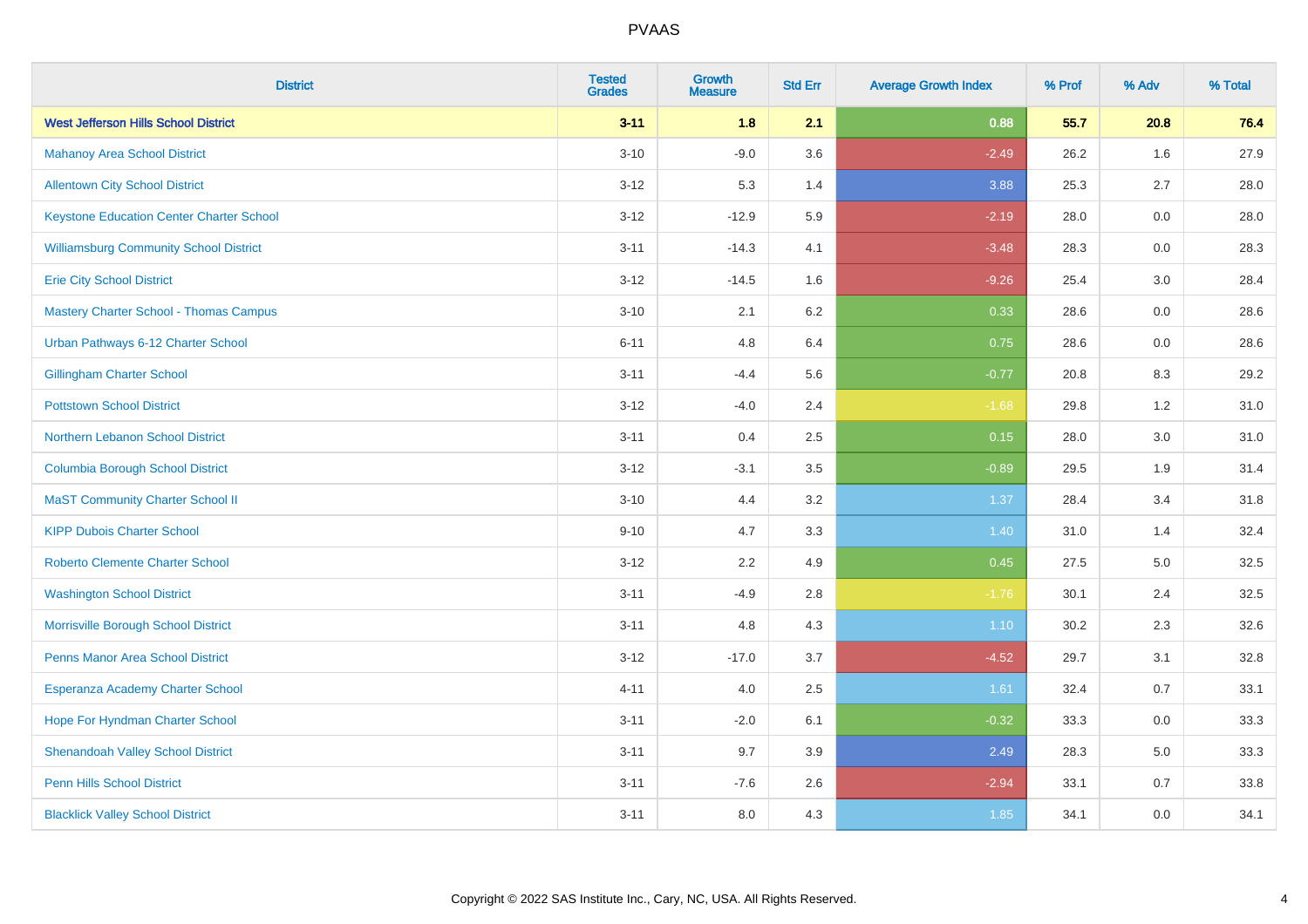| <b>District</b>                                | <b>Tested</b><br><b>Grades</b> | <b>Growth</b><br><b>Measure</b> | <b>Std Err</b> | <b>Average Growth Index</b> | % Prof | % Adv | % Total |
|------------------------------------------------|--------------------------------|---------------------------------|----------------|-----------------------------|--------|-------|---------|
| <b>West Jefferson Hills School District</b>    | $3 - 11$                       | 1.8                             | 2.1            | 0.88                        | 55.7   | 20.8  | 76.4    |
| <b>Bristol Township School District</b>        | $3 - 11$                       | $-13.9$                         | 2.0            | $-7.05$                     | 31.0   | 3.7   | 34.7    |
| <b>Marion Center Area School District</b>      | $3 - 10$                       | $-12.0$                         | 3.1            | $-3.87$                     | 33.7   | 1.1   | 34.8    |
| Southern Huntingdon County School District     | $3 - 11$                       | $-12.9$                         | 3.2            | $-3.98$                     | 32.5   | 2.5   | 35.0    |
| <b>Woodland Hills School District</b>          | $3 - 12$                       | 3.2                             | 2.6            | 1.22                        | 31.4   | 3.6   | 35.0    |
| <b>Achievement House Charter School</b>        | $7 - 11$                       | $-0.7$                          | 4.0            | $-0.17$                     | 32.5   | 2.6   | 35.1    |
| <b>Cornell School District</b>                 | $3 - 11$                       | $-1.6$                          | 5.0            | $-0.32$                     | 33.8   | 1.5   | 35.4    |
| <b>Mckeesport Area School District</b>         | $3 - 12$                       | 9.0                             | 2.4            | 3.72                        | 31.0   | 4.5   | 35.5    |
| <b>Mount Union Area School District</b>        | $3 - 10$                       | $-6.1$                          | 3.1            | $-1.97$                     | 32.2   | 3.4   | 35.6    |
| <b>Carbon Career &amp; Technical Institute</b> | $9 - 11$                       | $-5.7$                          | 3.6            | $-1.59$                     | 34.5   | 1.2   | 35.7    |
| <b>Redbank Valley School District</b>          | $3 - 11$                       | $-9.5$                          | 3.4            | $-2.77$                     | 31.5   | 4.9   | 36.4    |
| <b>Carmichaels Area School District</b>        | $3 - 10$                       | $-9.3$                          | 3.3            | $-2.81$                     | 35.1   | 1.4   | 36.5    |
| <b>Bethlehem-Center School District</b>        | $3 - 10$                       | 8.1                             | 3.3            | 2.46                        | 35.1   | 1.4   | 36.5    |
| <b>New Castle Area School District</b>         | $3 - 12$                       | $-6.4$                          | 2.4            | $-2.66$                     | 32.5   | 4.3   | 36.8    |
| <b>Muhlenberg School District</b>              | $3 - 10$                       | 4.0                             | 1.9            | 2.10                        | 34.2   | 2.6   | 36.8    |
| Northern Lehigh School District                | $3 - 12$                       | $-10.4$                         | 2.7            | $-3.82$                     | 28.0   | 9.3   | 37.3    |
| <b>Northeast Bradford School District</b>      | $3 - 10$                       | $-3.1$                          | 4.0            | $-0.78$                     | 33.9   | 3.4   | 37.3    |
| <b>Northern Potter School District</b>         | $3 - 12$                       | $-13.1$                         | 4.6            | $-2.84$                     | 37.5   | 0.0   | 37.5    |
| <b>Port Allegany School District</b>           | $3 - 11$                       | 4.4                             | 3.6            | 1.21                        | 28.1   | 9.4   | 37.5    |
| <b>West Middlesex Area School District</b>     | $3 - 10$                       | $-8.4$                          | $3.8\,$        | $-2.21$                     | 34.9   | 2.8   | 37.6    |
| <b>Big Beaver Falls Area School District</b>   | $3 - 11$                       | $-3.9$                          | 3.3            | $-1.18$                     | 34.1   | 3.5   | 37.6    |
| <b>Forest Area School District</b>             | $3 - 11$                       | $-4.4$                          | 5.4            | $-0.81$                     | 36.2   | 2.1   | 38.3    |
| <b>William Penn School District</b>            | $3 - 12$                       | 8.3                             | 2.1            | 3.99                        | 35.6   | 3.0   | 38.7    |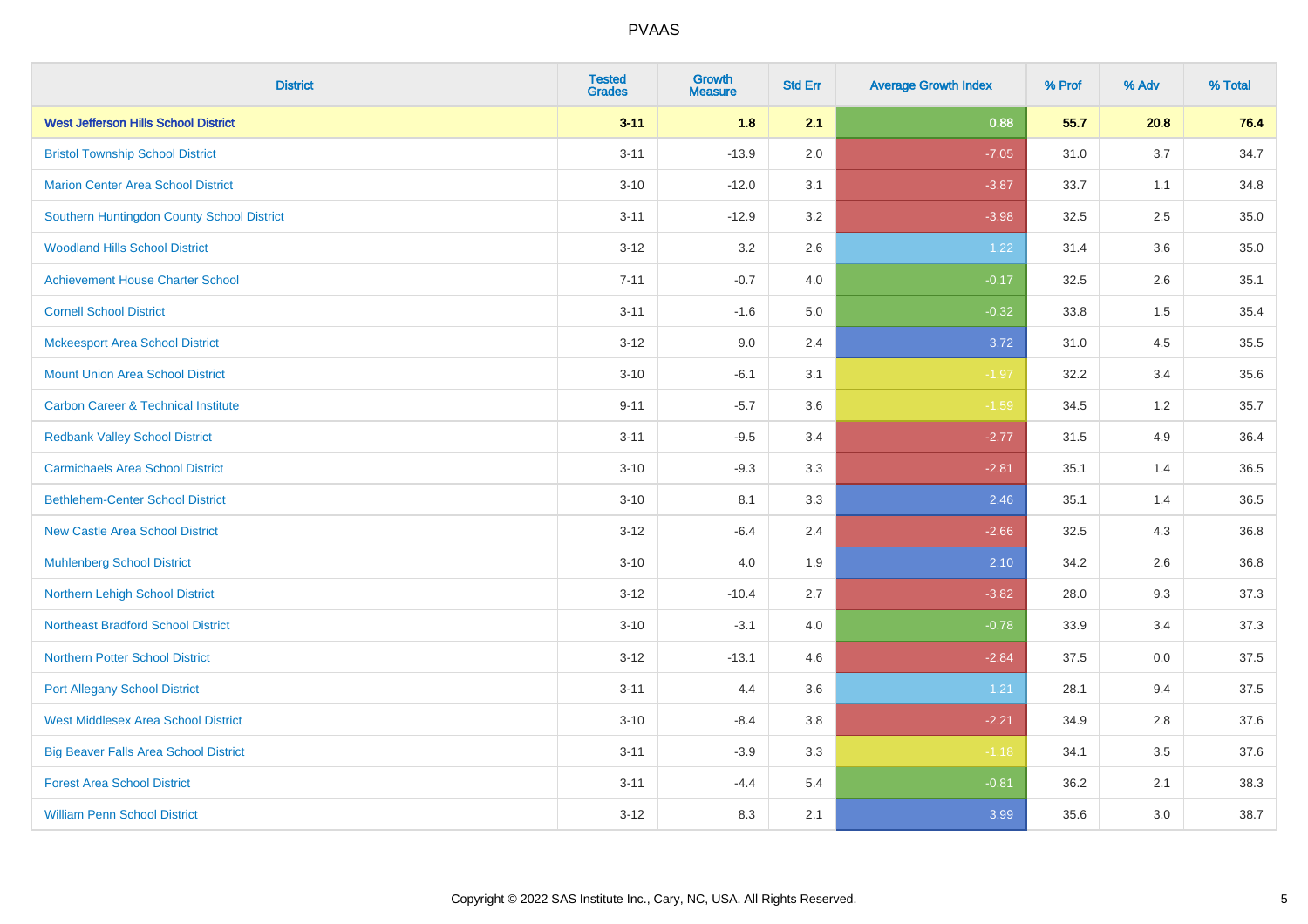| <b>District</b>                             | <b>Tested</b><br><b>Grades</b> | <b>Growth</b><br><b>Measure</b> | <b>Std Err</b> | <b>Average Growth Index</b> | % Prof | % Adv | % Total |
|---------------------------------------------|--------------------------------|---------------------------------|----------------|-----------------------------|--------|-------|---------|
| <b>West Jefferson Hills School District</b> | $3 - 11$                       | 1.8                             | 2.1            | 0.88                        | 55.7   | 20.8  | 76.4    |
| <b>Frazier School District</b>              | $3 - 11$                       | $-17.2$                         | 3.7            | $-4.70$                     | 37.1   | 1.6   | 38.7    |
| <b>Austin Area School District</b>          | $3 - 11$                       | $-5.7$                          | 6.4            | $-0.90$                     | 33.3   | 5.6   | 38.9    |
| <b>Smethport Area School District</b>       | $3 - 12$                       | 0.6                             | 3.9            | 0.15                        | 37.0   | 1.8   | 38.9    |
| <b>Bucks County Technical High School</b>   | $9 - 10$                       | $-12.0$                         | 2.5            | $-4.84$                     | 35.9   | 3.2   | 39.2    |
| <b>Tulpehocken Area School District</b>     | $3 - 12$                       | $-13.7$                         | 2.8            | $-4.81$                     | 36.7   | 2.8   | 39.4    |
| <b>Shikellamy School District</b>           | $3 - 10$                       | $-22.3$                         | 2.5            | $-8.92$                     | 33.3   | 6.1   | 39.5    |
| <b>Union School District</b>                | $3 - 12$                       | 2.3                             | 4.2            | 0.54                        | 32.6   | 7.0   | 39.5    |
| Lackawanna Trail School District            | $3 - 10$                       | $-21.7$                         | 3.5            | $-6.20$                     | 38.5   | 1.5   | 40.0    |
| <b>Ferndale Area School District</b>        | $3 - 10$                       | $-5.8$                          | 4.3            | $-1.33$                     | 40.0   | 0.0   | 40.0    |
| Mastery Charter High School-Lenfest Campus  | $7 - 11$                       | 2.5                             | 5.7            | 0.43                        | 40.0   | 0.0   | 40.0    |
| <b>Tussey Mountain School District</b>      | $3 - 12$                       | 1.5                             | 3.7            | 0.40                        | 38.6   | 1.8   | 40.4    |
| <b>Brownsville Area School District</b>     | $3 - 12$                       | $-7.2$                          | 3.9            | $-1.83$                     | 34.4   | 6.1   | 40.5    |
| South Allegheny School District             | $3 - 11$                       | $-8.8$                          | 3.2            | $-2.70$                     | 40.5   | 0.0   | 40.5    |
| <b>Coatesville Area School District</b>     | $3 - 11$                       | $-4.4$                          | 1.7            | $-2.62$                     | 36.3   | 4.2   | 40.5    |
| Jim Thorpe Area School District             | $3 - 11$                       | $-5.8$                          | 2.7            | $-2.19$                     | 33.3   | 7.4   | 40.7    |
| <b>Wilkes-Barre Area School District</b>    | $3 - 11$                       | 0.1                             | 3.2            | 0.02                        | 35.5   | 5.4   | 40.9    |
| <b>Bristol Borough School District</b>      | $3 - 12$                       | $-4.3$                          | 3.4            | $-1.27$                     | 39.7   | 1.3   | 41.0    |
| <b>Dunmore School District</b>              | $3 - 11$                       | $-7.7$                          | 2.9            | $-2.62$                     | 34.0   | 7.2   | 41.2    |
| <b>Shamokin Area School District</b>        | $3 - 11$                       | $-7.7$                          | 4.8            | $-1.60$                     | 38.1   | 3.2   | 41.3    |
| <b>Tri-Valley School District</b>           | $3 - 10$                       | $-6.4$                          | 4.1            | $-1.57$                     | 37.0   | 4.4   | 41.3    |
| <b>Juniata County School District</b>       | $3 - 12$                       | $-4.9$                          | 2.1            | $-2.26$                     | 38.5   | 2.9   | 41.4    |
| Susquehanna Township School District        | $3 - 12$                       | $-5.8$                          | 2.7            | $-2.17$                     | 36.0   | 5.6   | 41.6    |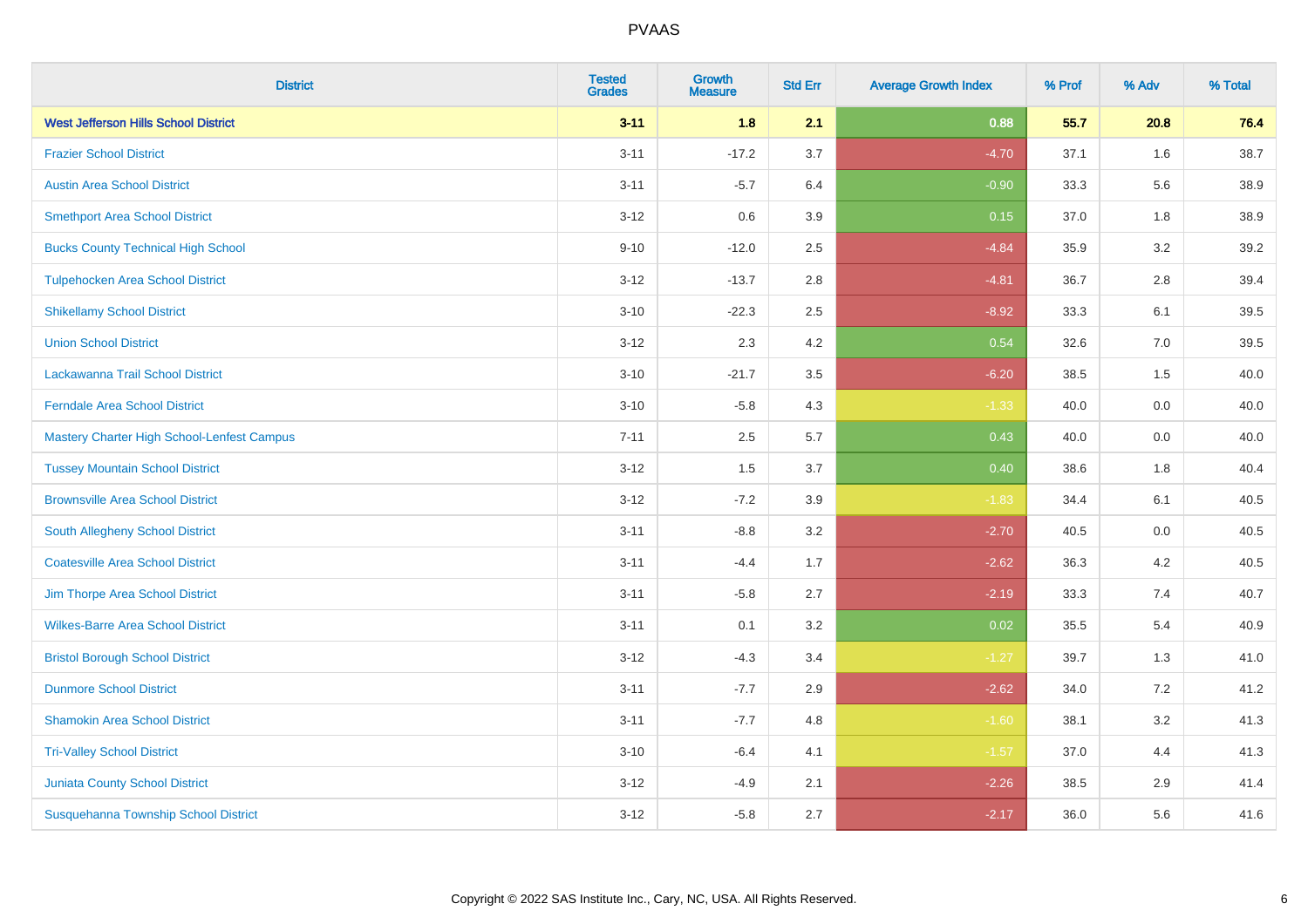| <b>District</b>                                         | <b>Tested</b><br><b>Grades</b> | <b>Growth</b><br><b>Measure</b> | <b>Std Err</b> | <b>Average Growth Index</b> | % Prof | % Adv | % Total |
|---------------------------------------------------------|--------------------------------|---------------------------------|----------------|-----------------------------|--------|-------|---------|
| <b>West Jefferson Hills School District</b>             | $3 - 11$                       | 1.8                             | 2.1            | 0.88                        | 55.7   | 20.8  | 76.4    |
| <b>East Allegheny School District</b>                   | $3 - 11$                       | $-6.3$                          | 3.3            | $-1.87$                     | 31.9   | 9.7   | 41.7    |
| <b>Northwest Area School District</b>                   | $3 - 10$                       | $-10.0$                         | 3.8            | $-2.59$                     | 34.6   | 7.3   | 41.8    |
| <b>Antietam School District</b>                         | $3 - 10$                       | $-4.3$                          | $3.8\,$        | $-1.13$                     | 36.4   | 5.4   | 41.8    |
| <b>Pittsburgh School District</b>                       | $3 - 11$                       | $-3.3$                          | 1.1            | $-3.04$                     | 33.9   | 8.2   | 42.1    |
| <b>Upper Dauphin Area School District</b>               | $3 - 11$                       | $-6.3$                          | 3.2            | $-1.98$                     | 37.4   | 4.8   | 42.2    |
| <b>Warren County School District</b>                    | $3 - 11$                       | $-0.1$                          | 1.8            | $-0.06$                     | 37.2   | 5.3   | 42.6    |
| <b>Minersville Area School District</b>                 | $3 - 11$                       | $-14.4$                         | 3.7            | $-3.90$                     | 39.3   | 3.3   | 42.6    |
| <b>Annville-Cleona School District</b>                  | $3 - 12$                       | $-12.1$                         | 2.7            | $-4.46$                     | 34.9   | 7.8   | 42.6    |
| Center For Student Learning Charter School At Pennsbury | $6 - 12$                       | $-2.9$                          | 6.1            | $-0.47$                     | 42.9   | 0.0   | 42.9    |
| <b>Canton Area School District</b>                      | $3 - 11$                       | $-5.5$                          | 3.2            | $-1.75$                     | 40.7   | 2.3   | 43.0    |
| <b>Wallenpaupack Area School District</b>               | $3 - 11$                       | $-7.1$                          | 2.3            | $-3.09$                     | 40.8   | 2.4   | 43.1    |
| <b>Easton Area School District</b>                      | $3 - 12$                       | $-4.1$                          | 1.4            | $-2.91$                     | 39.9   | 4.0   | 43.9    |
| <b>West Greene School District</b>                      | $3 - 11$                       | $-4.5$                          | 4.3            | $-1.04$                     | 36.6   | 7.3   | 43.9    |
| <b>Forest City Regional School District</b>             | $3 - 12$                       | $-6.0$                          | 3.0            | $-1.96$                     | 44.1   | 0.0   | 44.1    |
| <b>Blairsville-Saltsburg School District</b>            | $3 - 11$                       | $-8.0$                          | 3.0            | $-2.68$                     | 37.3   | 7.0   | 44.3    |
| Catasauqua Area School District                         | $3 - 12$                       | $-12.1$                         | 3.0            | $-4.00$                     | 36.8   | 7.6   | 44.3    |
| New Kensington-Arnold School District                   | $3 - 11$                       | $-0.4$                          | 3.8            | $-0.10$                     | 40.7   | 3.7   | 44.4    |
| <b>Corry Area School District</b>                       | $3 - 11$                       | $-5.3$                          | 2.6            | $-2.03$                     | 38.5   | 6.0   | 44.5    |
| <b>York Co School Of Technology</b>                     | $9 - 12$                       | $-3.8$                          | 1.7            | $-2.22$                     | 39.1   | 5.6   | 44.7    |
| <b>Southern Fulton School District</b>                  | $3 - 11$                       | $-23.7$                         | 4.4            | $-5.37$                     | 34.2   | 10.5  | 44.7    |
| Pennsylvania Distance Learning Charter School           | $3 - 12$                       | 9.3                             | 4.2            | 2.22                        | 42.2   | 3.1   | 45.3    |
| Philadelphia City School District                       | $3 - 12$                       | 7.5                             | 0.6            | 12.64                       | 38.4   | 7.0   | 45.4    |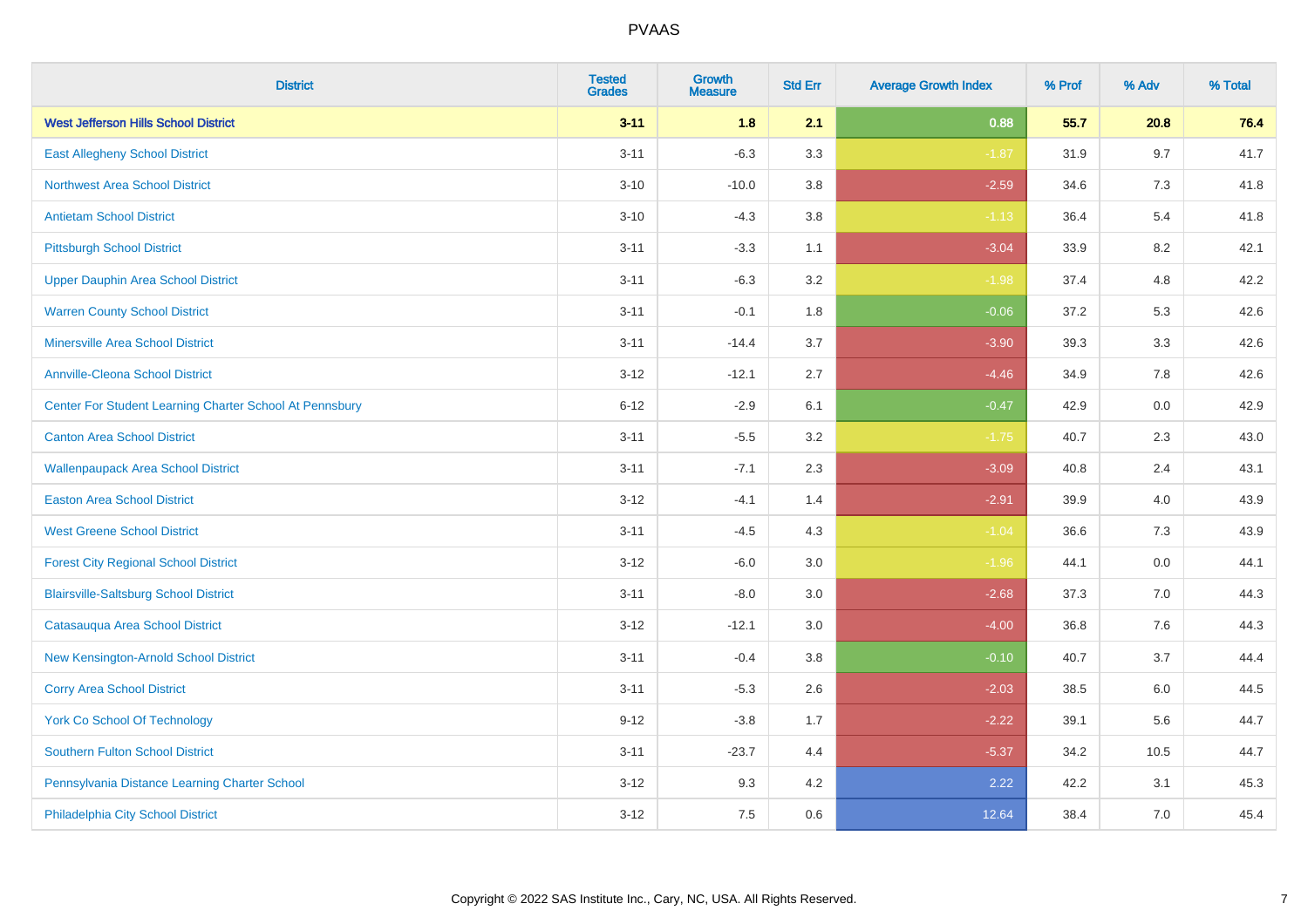| <b>District</b>                             | <b>Tested</b><br><b>Grades</b> | <b>Growth</b><br><b>Measure</b> | <b>Std Err</b> | <b>Average Growth Index</b> | % Prof | % Adv   | % Total |
|---------------------------------------------|--------------------------------|---------------------------------|----------------|-----------------------------|--------|---------|---------|
| <b>West Jefferson Hills School District</b> | $3 - 11$                       | 1.8                             | 2.1            | 0.88                        | 55.7   | 20.8    | 76.4    |
| <b>Northwestern School District</b>         | $3 - 11$                       | $-24.9$                         | 3.5            | $-7.13$                     | 42.6   | $2.9\,$ | 45.6    |
| <b>Galeton Area School District</b>         | $3 - 11$                       | 2.2                             | 5.3            | 0.42                        | 41.3   | 4.4     | 45.6    |
| <b>Monessen City School District</b>        | $3 - 10$                       | 8.3                             | 4.5            | 1.85                        | 42.9   | 2.9     | 45.7    |
| <b>Muncy School District</b>                | $3 - 11$                       | $-8.1$                          | 3.7            | $-2.21$                     | 42.0   | 3.8     | 45.8    |
| <b>Conneaut School District</b>             | $3 - 12$                       | $-7.5$                          | 2.6            | $-2.91$                     | 38.4   | 7.4     | 45.8    |
| <b>Towanda Area School District</b>         | $3 - 11$                       | 4.0                             | 2.8            | 1.44                        | 39.4   | $6.6\,$ | 46.0    |
| <b>Union City Area School District</b>      | $3 - 12$                       | $-10.2$                         | 3.6            | $-2.87$                     | 42.9   | 3.2     | 46.0    |
| <b>Collegium Charter School</b>             | $3 - 10$                       | 5.9                             | 2.5            | 2.33                        | 38.1   | 7.9     | 46.0    |
| <b>Solanco School District</b>              | $3 - 11$                       | $-11.0$                         | 2.0            | $-5.55$                     | 41.6   | 4.5     | 46.1    |
| <b>Clearfield Area School District</b>      | $3 - 10$                       | $-9.4$                          | 2.6            | $-3.56$                     | 43.0   | 3.1     | 46.1    |
| Mifflinburg Area School District            | $3 - 11$                       | $-15.8$                         | 2.5            | $-6.30$                     | 42.4   | 4.0     | 46.4    |
| <b>Tamaqua Area School District</b>         | $3 - 12$                       | $-8.2$                          | 2.5            | $-3.24$                     | 44.5   | $1.9$   | 46.4    |
| <b>Curwensville Area School District</b>    | $3 - 11$                       | $-27.9$                         | 4.1            | $-6.72$                     | 42.5   | 4.1     | 46.6    |
| Harmony Area School District                | $3 - 10$                       | 4.5                             | 6.3            | 0.72                        | 33.3   | 13.3    | 46.7    |
| <b>Fannett-Metal School District</b>        | $3 - 11$                       | $-3.4$                          | 5.1            | $-0.67$                     | 38.7   | 8.1     | 46.8    |
| North Schuylkill School District            | $3 - 11$                       | $-1.0$                          | 2.4            | $-0.42$                     | 41.8   | 5.1     | 46.8    |
| <b>Reach Cyber Charter School</b>           | $3 - 11$                       | 8.1                             | 4.7            | 1.72                        | 42.4   | 4.6     | 47.0    |
| Huntingdon Area School District             | $3 - 11$                       | $-2.0$                          | 2.7            | $-0.72$                     | 36.8   | 10.3    | 47.0    |
| <b>Bensalem Township School District</b>    | $3 - 11$                       | 1.6                             | 1.6            | 0.98                        | 38.8   | 8.3     | 47.1    |
| <b>Mount Carmel Area School District</b>    | $3 - 11$                       | $-0.6$                          | 3.1            | $-0.18$                     | 45.3   | 2.1     | 47.4    |
| <b>Big Spring School District</b>           | $3 - 11$                       | $-9.8$                          | 2.4            | $-4.00$                     | 38.6   | 8.9     | 47.5    |
| <b>Berwick Area School District</b>         | $3 - 11$                       | $-9.3$                          | 2.6            | $-3.59$                     | 42.1   | 5.5     | 47.6    |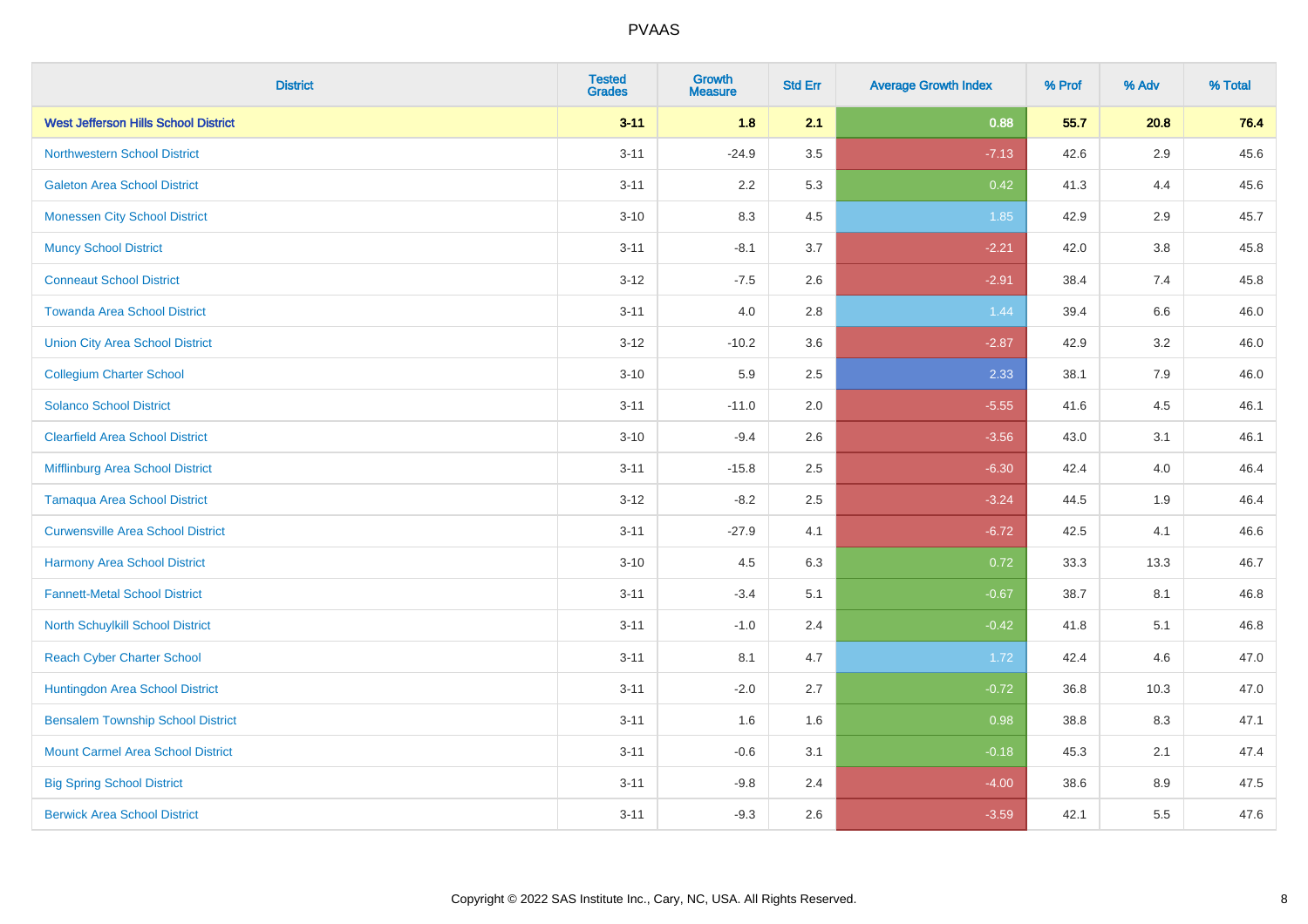| <b>District</b>                             | <b>Tested</b><br><b>Grades</b> | Growth<br><b>Measure</b> | <b>Std Err</b> | <b>Average Growth Index</b> | % Prof | % Adv   | % Total |
|---------------------------------------------|--------------------------------|--------------------------|----------------|-----------------------------|--------|---------|---------|
| <b>West Jefferson Hills School District</b> | $3 - 11$                       | 1.8                      | 2.1            | 0.88                        | 55.7   | 20.8    | 76.4    |
| <b>Pittston Area School District</b>        | $3 - 11$                       | $-10.1$                  | 5.6            | $-1.80$                     | 38.1   | 9.5     | 47.6    |
| <b>Blue Ridge School District</b>           | $3 - 11$                       | $-0.5$                   | 3.6            | $-0.12$                     | 44.6   | 3.1     | 47.7    |
| Juniata Valley School District              | $3 - 11$                       | $-3.9$                   | 3.5            | $-1.10$                     | 44.4   | 3.5     | 47.8    |
| <b>Freedom Area School District</b>         | $3 - 11$                       | $-7.1$                   | 3.0            | $-2.37$                     | 43.8   | 4.2     | 47.9    |
| Jefferson-Morgan School District            | $3 - 10$                       | $-9.9$                   | 4.2            | $-2.35$                     | 43.8   | 4.2     | 47.9    |
| <b>Titusville Area School District</b>      | $3 - 11$                       | $-13.2$                  | 2.6            | $-4.99$                     | 43.2   | 4.8     | 48.0    |
| <b>Highlands School District</b>            | $3 - 11$                       | $-7.4$                   | 2.7            | $-2.76$                     | 44.4   | 3.7     | 48.2    |
| <b>Purchase Line School District</b>        | $3 - 12$                       | 1.7                      | 3.5            | 0.47                        | 43.1   | 5.4     | 48.5    |
| <b>Moshannon Valley School District</b>     | $3 - 10$                       | $-7.0$                   | 3.4            | $-2.01$                     | 48.5   | 0.0     | 48.5    |
| <b>Hanover Area School District</b>         | $3 - 11$                       | 2.2                      | 4.6            | 0.48                        | 42.9   | 5.7     | 48.6    |
| <b>Benton Area School District</b>          | $3 - 10$                       | $-9.7$                   | 4.5            | $-2.18$                     | 43.2   | 5.4     | 48.6    |
| <b>City CHS</b>                             | $10 - 11$                      | 13.6                     | 2.7            | 5.12                        | 45.8   | 3.0     | 48.8    |
| <b>Pequea Valley School District</b>        | $3 - 11$                       | $-5.8$                   | 3.2            | $-1.80$                     | 39.8   | 9.1     | 48.9    |
| <b>Troy Area School District</b>            | $3 - 10$                       | $-4.3$                   | 3.4            | $-1.26$                     | 43.2   | 5.7     | 48.9    |
| <b>Warrior Run School District</b>          | $3 - 11$                       | 4.6                      | 3.0            | 1.51                        | 40.9   | 8.1     | 49.0    |
| <b>Bangor Area School District</b>          | $3 - 12$                       | $-0.9$                   | 2.0            | $-0.43$                     | 44.3   | 4.7     | 49.0    |
| <b>West Branch Area School District</b>     | $3 - 11$                       | 0.2                      | 3.8            | 0.05                        | 47.2   | 1.9     | 49.1    |
| <b>Scranton School District</b>             | $3 - 12$                       | $-2.9$                   | 2.4            | $-1.22$                     | 45.6   | 3.6     | 49.1    |
| <b>Oxford Area School District</b>          | $3 - 11$                       | $-4.3$                   | 1.9            | $-2.26$                     | 41.3   | 8.0     | 49.3    |
| <b>Keystone Central School District</b>     | $3 - 11$                       | $-5.1$                   | 2.0            | $-2.46$                     | 44.7   | 4.6     | 49.4    |
| Kane Area School District                   | $3 - 10$                       | $-3.7$                   | 3.2            | $-1.17$                     | 39.5   | $9.9\,$ | 49.4    |
| <b>Agora Cyber Charter School</b>           | $3 - 11$                       | 5.8                      | 2.6            | 2.28                        | 42.8   | 6.6     | 49.4    |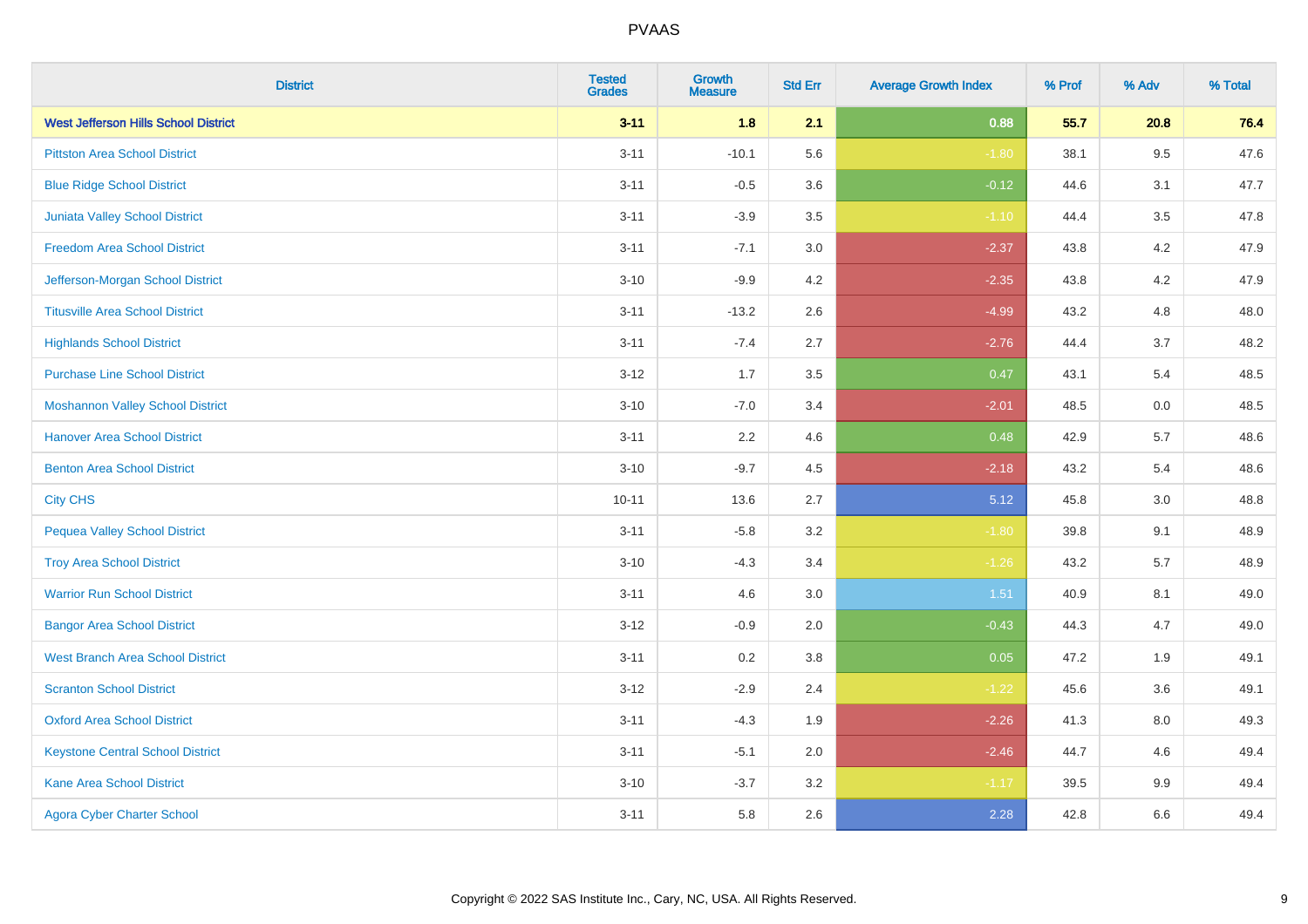| <b>District</b>                                | <b>Tested</b><br><b>Grades</b> | <b>Growth</b><br><b>Measure</b> | <b>Std Err</b> | <b>Average Growth Index</b> | % Prof | % Adv   | % Total  |
|------------------------------------------------|--------------------------------|---------------------------------|----------------|-----------------------------|--------|---------|----------|
| <b>West Jefferson Hills School District</b>    | $3 - 11$                       | 1.8                             | 2.1            | 0.88                        | 55.7   | 20.8    | 76.4     |
| <b>Ringgold School District</b>                | $3 - 11$                       | $-14.7$                         | 2.4            | $-6.04$                     | 41.5   | 7.9     | 49.4     |
| <b>Elk Lake School District</b>                | $3 - 11$                       | $-4.0$                          | 3.3            | $-1.23$                     | 46.2   | 3.3     | 49.4     |
| <b>Westmont Hilltop School District</b>        | $3 - 11$                       | $-4.0$                          | 2.8            | $-1.40$                     | 36.3   | 13.3    | 49.6     |
| <b>Governor Mifflin School District</b>        | $3 - 11$                       | 4.1                             | 1.8            | 2.33                        | 42.5   | 7.2     | 49.7     |
| <b>New Foundations Charter School</b>          | $3 - 11$                       | 5.4                             | 2.2            | 2.41                        | 47.2   | 2.5     | 49.8     |
| Penn-Delco School District                     | $3 - 11$                       | $-6.8$                          | 1.9            | $-3.51$                     | 46.6   | 3.2     | 49.8     |
| <b>West Mifflin Area School District</b>       | $3 - 12$                       | $-12.3$                         | 2.9            | $-4.22$                     | 39.7   | 10.3    | 50.0     |
| <b>Pine Grove Area School District</b>         | $3 - 11$                       | $-7.7$                          | 2.9            | $-2.66$                     | 42.3   | 7.7     | 50.0     |
| South Williamsport Area School District        | $3 - 10$                       | $-5.7$                          | 2.5            | $-2.30$                     | 45.5   | 4.5     | 50.0     |
| Portage Area School District                   | $3 - 10$                       | $-8.1$                          | 3.6            | $-2.26$                     | 40.6   | 9.4     | 50.0     |
| Meyersdale Area School District                | $3 - 11$                       | 4.2                             | 4.0            | 1.07                        | 43.1   | $6.9\,$ | 50.0     |
| <b>Mastery Charter School - Hardy Williams</b> | $3 - 11$                       | 11.4                            | 3.4            | 3.33                        | 44.3   | 5.7     | $50.0\,$ |
| Oil City Area School District                  | $3 - 11$                       | $-2.9$                          | 2.6            | $-1.08$                     | 44.4   | 5.8     | 50.2     |
| <b>Pottsville Area School District</b>         | $3 - 12$                       | 4.4                             | 2.3            | 1.94                        | 44.8   | 5.4     | 50.2     |
| <b>Wattsburg Area School District</b>          | $3 - 11$                       | 6.5                             | 2.7            | 2.43                        | 42.7   | 7.6     | 50.3     |
| <b>Greater Nanticoke Area School District</b>  | $3 - 12$                       | 11.2                            | 2.8            | 4.01                        | 38.0   | 12.4    | 50.4     |
| Pocono Mountain School District                | $3 - 12$                       | 6.8                             | 1.5            | 4.62                        | 45.8   | 5.0     | 50.7     |
| <b>Claysburg-Kimmel School District</b>        | $3 - 11$                       | $-5.7$                          | 4.0            | $-1.42$                     | 42.9   | 8.2     | 51.0     |
| <b>Crawford Central School District</b>        | $3 - 11$                       | $-4.7$                          | 2.2            | $-2.15$                     | 40.6   | 10.5    | 51.1     |
| <b>Chichester School District</b>              | $3 - 11$                       | $-2.7$                          | 2.3            | $-1.17$                     | 44.6   | 6.6     | 51.2     |
| Pennsylvania Cyber Charter School              | $3 - 11$                       | 11.6                            | 1.5            | 7.54                        | 46.3   | 5.0     | 51.3     |
| <b>Chambersburg Area School District</b>       | $3 - 11$                       | $-9.5$                          | 1.3            | $-7.20$                     | 42.7   | 8.6     | 51.4     |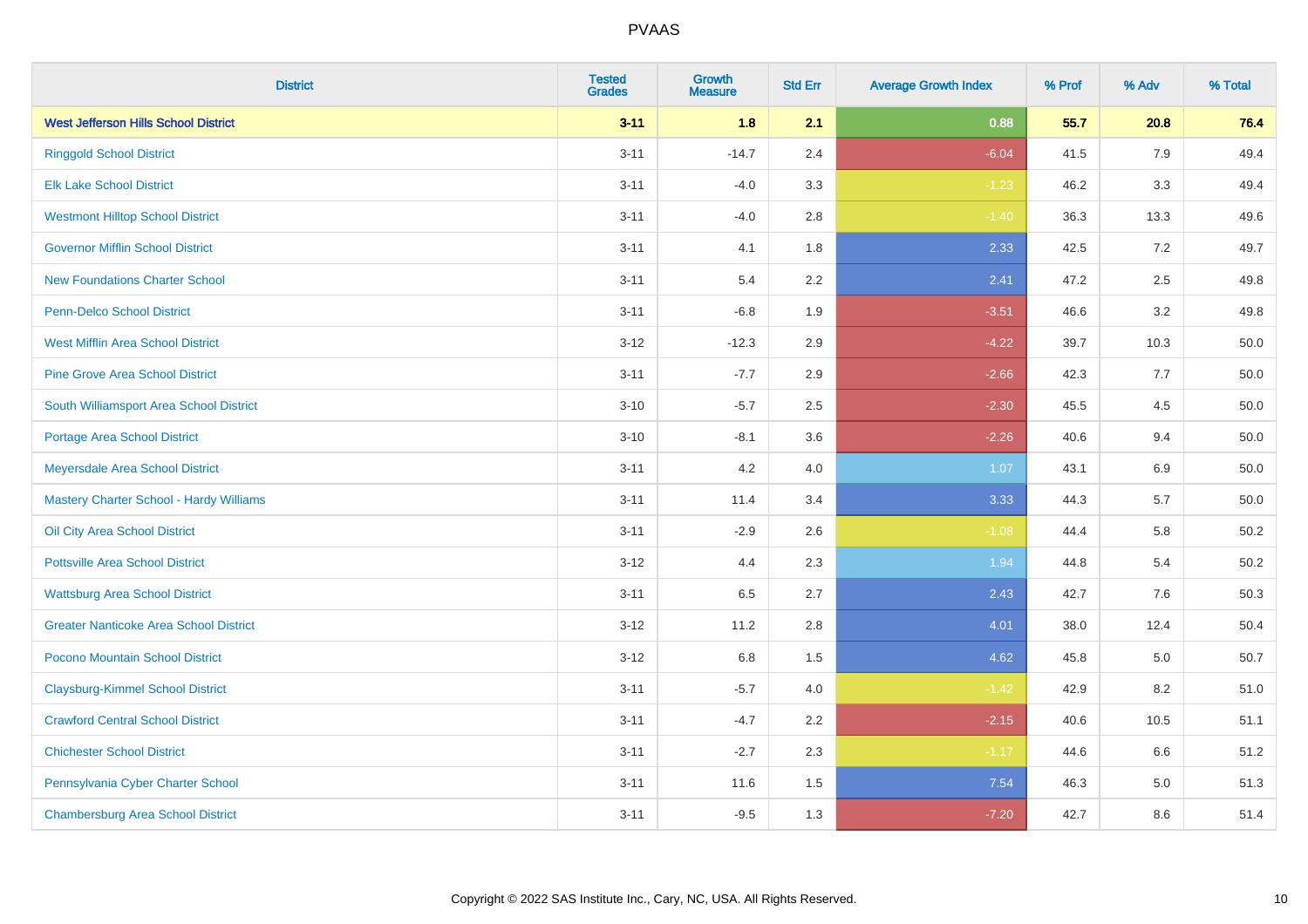| <b>District</b>                               | <b>Tested</b><br><b>Grades</b> | <b>Growth</b><br><b>Measure</b> | <b>Std Err</b> | <b>Average Growth Index</b> | % Prof | % Adv   | % Total |
|-----------------------------------------------|--------------------------------|---------------------------------|----------------|-----------------------------|--------|---------|---------|
| <b>West Jefferson Hills School District</b>   | $3 - 11$                       | 1.8                             | 2.1            | 0.88                        | 55.7   | 20.8    | 76.4    |
| Lehigh Valley Academy Regional Charter School | $3 - 11$                       | 0.7                             | 2.3            | 0.32                        | 46.3   | $5.0\,$ | 51.4    |
| <b>Burgettstown Area School District</b>      | $3 - 11$                       | $-2.1$                          | 3.4            | $-0.62$                     | 50.0   | 1.4     | 51.4    |
| <b>Interboro School District</b>              | $3 - 12$                       | $-7.3$                          | 2.1            | $-3.43$                     | 46.6   | 4.8     | 51.4    |
| <b>Carlynton School District</b>              | $3 - 11$                       | 7.3                             | 3.3            | 2.22                        | 41.0   | 10.5    | 51.6    |
| <b>Middletown Area School District</b>        | $3 - 11$                       | $-5.3$                          | 2.6            | $-2.05$                     | 46.4   | 5.3     | 51.7    |
| <b>Upper Darby School District</b>            | $3 - 12$                       | 6.9                             | 1.5            | 4.62                        | 45.0   | 6.7     | 51.7    |
| <b>Hamburg Area School District</b>           | $3 - 11$                       | 8.9                             | 2.5            | 3.63                        | 43.5   | 8.2     | 51.7    |
| <b>Forbes Road School District</b>            | $3 - 11$                       | 2.8                             | 5.1            | 0.56                        | 41.4   | 10.3    | 51.7    |
| <b>Butler Area School District</b>            | $3 - 11$                       | $-6.5$                          | $1.5$          | $-4.26$                     | 42.5   | 9.4     | 51.9    |
| <b>Riverside School District</b>              | $3 - 11$                       | $-3.2$                          | 3.0            | $-1.09$                     | 43.0   | 9.0     | 52.0    |
| Schuylkill Haven Area School District         | $3 - 11$                       | $-15.3$                         | 3.1            | $-4.87$                     | 49.7   | 2.4     | 52.1    |
| <b>Panther Valley School District</b>         | $3 - 12$                       | $-0.6$                          | 3.3            | $-0.19$                     | 47.9   | 4.3     | 52.1    |
| <b>Montrose Area School District</b>          | $3 - 10$                       | $-5.5$                          | 3.0            | $-1.82$                     | 46.7   | 5.4     | 52.2    |
| <b>Stroudsburg Area School District</b>       | $3 - 11$                       | 5.5                             | 1.9            | 2.88                        | 48.1   | 4.2     | 52.3    |
| <b>Lakeland School District</b>               | $3 - 11$                       | 1.1                             | 2.8            | 0.38                        | 48.6   | 3.7     | 52.3    |
| <b>Milton Area School District</b>            | $3 - 11$                       | $-8.7$                          | 2.5            | $-3.52$                     | 45.4   | $6.9\,$ | 52.3    |
| <b>Chestnut Ridge School District</b>         | $3 - 12$                       | $-3.4$                          | 2.9            | $-1.17$                     | 46.6   | 5.8     | 52.4    |
| <b>Greensburg Salem School District</b>       | $3 - 11$                       | $-4.4$                          | 2.4            | $-1.88$                     | 47.6   | 4.9     | 52.4    |
| <b>Wyoming Valley West School District</b>    | $3 - 11$                       | $-2.2$                          | 2.4            | $-0.91$                     | 49.4   | 3.0     | 52.4    |
| <b>California Area School District</b>        | $3 - 10$                       | $-7.3$                          | 3.6            | $-2.02$                     | 42.6   | 9.8     | 52.5    |
| <b>East Lycoming School District</b>          | $3 - 11$                       | $-6.0$                          | 2.7            | $-2.24$                     | 48.3   | 4.2     | 52.5    |
| <b>Northern Cambria School District</b>       | $3 - 11$                       | 10.0                            | 3.3            | 3.04                        | 47.4   | 5.1     | 52.6    |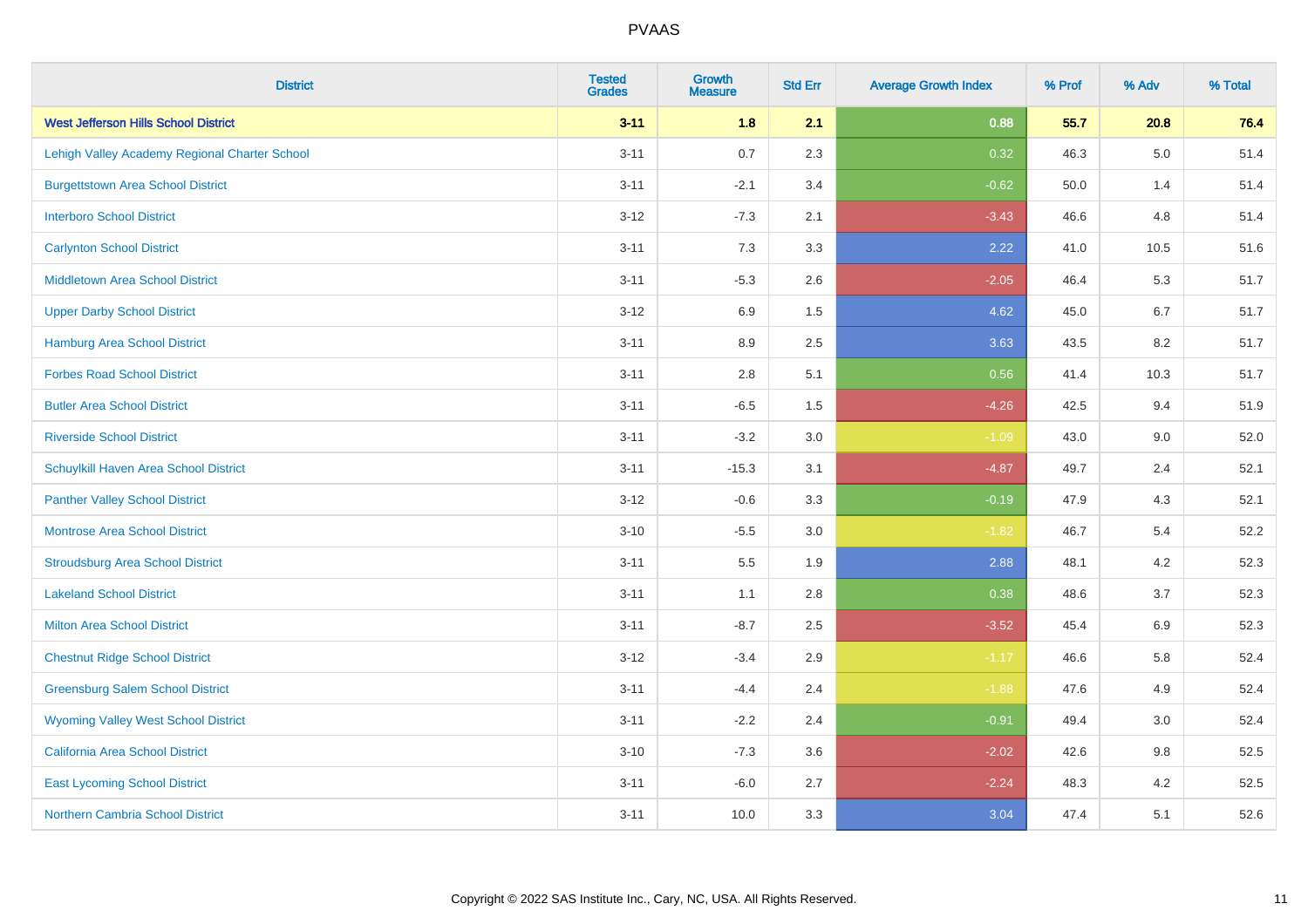| <b>District</b>                             | <b>Tested</b><br><b>Grades</b> | <b>Growth</b><br><b>Measure</b> | <b>Std Err</b> | <b>Average Growth Index</b> | % Prof | % Adv   | % Total |
|---------------------------------------------|--------------------------------|---------------------------------|----------------|-----------------------------|--------|---------|---------|
| <b>West Jefferson Hills School District</b> | $3 - 11$                       | 1.8                             | 2.1            | 0.88                        | 55.7   | 20.8    | 76.4    |
| <b>Mount Pleasant Area School District</b>  | $3 - 11$                       | $-5.0$                          | 2.6            | $-1.93$                     | 52.6   | 0.0     | 52.6    |
| <b>Franklin Area School District</b>        | $3 - 11$                       | 6.6                             | 2.8            | 2.34                        | 48.2   | 4.5     | 52.7    |
| Hatboro-Horsham School District             | $3 - 11$                       | $-12.8$                         | 1.7            | $-7.47$                     | 45.6   | $7.2\,$ | 52.8    |
| <b>Salisbury Township School District</b>   | $3 - 11$                       | 6.3                             | 3.6            | 1.77                        | 46.2   | 6.6     | 52.8    |
| <b>Grove City Area School District</b>      | $3 - 12$                       | 5.1                             | 2.4            | 2.09                        | 36.4   | 16.5    | 52.8    |
| <b>Hazleton Area School District</b>        | $3 - 11$                       | 9.6                             | 1.4            | 6.77                        | 45.0   | 7.8     | 52.9    |
| <b>Mid Valley School District</b>           | $3 - 10$                       | $-1.7$                          | 3.0            | $-0.55$                     | 45.1   | 7.8     | 52.9    |
| <b>Tuscarora School District</b>            | $3 - 11$                       | $-0.6$                          | 2.3            | $-0.27$                     | 45.1   | 8.1     | 53.2    |
| <b>Connellsville Area School District</b>   | $3 - 11$                       | 6.1                             | 2.0            | 3.05                        | 45.4   | 7.8     | 53.2    |
| <b>Exeter Township School District</b>      | $3 - 11$                       | $-10.4$                         | 1.9            | $-5.44$                     | 50.6   | 2.7     | 53.3    |
| Philadelphia Academy Charter School         | $3 - 11$                       | $-8.9$                          | 2.9            | $-3.04$                     | 50.5   | 2.9     | 53.4    |
| <b>Sharon City School District</b>          | $3 - 11$                       | 4.9                             | 2.6            | 1.87                        | 48.2   | 5.3     | 53.4    |
| <b>MaST Community Charter School</b>        | $3 - 10$                       | $-4.1$                          | 2.7            | $-1.52$                     | 44.0   | 9.5     | 53.4    |
| East Stroudsburg Area School District       | $3 - 11$                       | 0.1                             | 1.6            | 0.05                        | 45.8   | 7.8     | 53.6    |
| <b>Conemaugh Valley School District</b>     | $3 - 12$                       | $-3.2$                          | 4.1            | $-0.78$                     | 48.2   | 5.6     | 53.7    |
| <b>North Star School District</b>           | $3 - 11$                       | $-8.7$                          | 3.5            | $-2.51$                     | 47.8   | $6.0\,$ | 53.7    |
| <b>Mifflin County School District</b>       | $3 - 11$                       | 9.1                             | 1.7            | 5.49                        | 47.1   | 6.7     | 53.8    |
| <b>Ridley School District</b>               | $3-12$                         | 10.0                            | 1.6            | 6.10                        | 45.6   | 8.2     | 53.8    |
| <b>Pottsgrove School District</b>           | $3 - 11$                       | 2.8                             | 2.0            | 1.35                        | 44.0   | 10.0    | 53.9    |
| <b>Bradford Area School District</b>        | $3 - 12$                       | $-9.3$                          | 2.4            | $-3.87$                     | 45.8   | 8.3     | 54.2    |
| <b>Conrad Weiser Area School District</b>   | $3 - 11$                       | 3.6                             | 2.2            | 1.63                        | 52.1   | 2.1     | 54.2    |
| Jeannette City School District              | $3 - 11$                       | $-4.3$                          | $3.8\,$        | $-1.13$                     | 46.7   | 7.5     | 54.2    |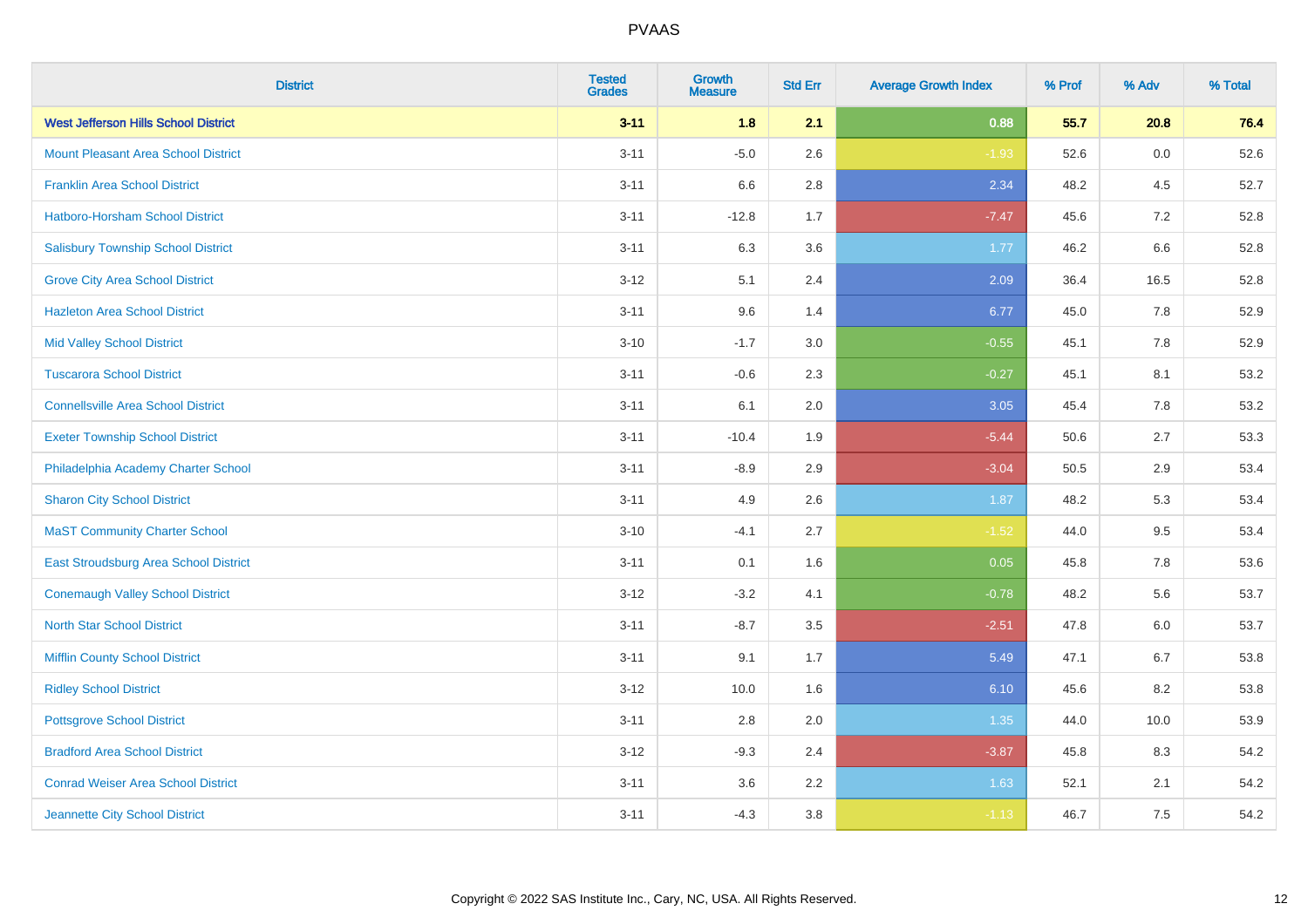| <b>District</b>                              | <b>Tested</b><br><b>Grades</b> | Growth<br><b>Measure</b> | <b>Std Err</b> | <b>Average Growth Index</b> | % Prof | % Adv | % Total |
|----------------------------------------------|--------------------------------|--------------------------|----------------|-----------------------------|--------|-------|---------|
| <b>West Jefferson Hills School District</b>  | $3 - 11$                       | 1.8                      | 2.1            | 0.88                        | 55.7   | 20.8  | 76.4    |
| Southern Tioga School District               | $3 - 11$                       | $-11.5$                  | 2.7            | $-4.25$                     | 47.8   | 6.4   | 54.3    |
| <b>Penncrest School District</b>             | $3 - 11$                       | 5.7                      | $2.2\,$        | 2.57                        | 47.2   | 7.1   | 54.3    |
| <b>Athens Area School District</b>           | $3 - 11$                       | 1.6                      | 2.5            | 0.64                        | 46.9   | 7.6   | 54.5    |
| <b>Laurel Highlands School District</b>      | $3 - 11$                       | 4.3                      | 2.4            | 1.81                        | 44.9   | 9.6   | 54.5    |
| <b>Tunkhannock Area School District</b>      | $3 - 11$                       | 2.3                      | $2.2\,$        | $1.01$                      | 44.9   | 9.6   | 54.6    |
| <b>Yough School District</b>                 | $3 - 10$                       | $-6.6$                   | 2.7            | $-2.43$                     | 50.8   | 4.0   | 54.8    |
| Insight PA Cyber Charter School              | $3 - 11$                       | 0.7                      | 5.7            | 0.12                        | 50.0   | 4.8   | 54.8    |
| <b>Forest Hills School District</b>          | $3 - 11$                       | $-7.3$                   | 2.7            | $-2.74$                     | 41.1   | 13.7  | 54.8    |
| <b>Pennridge School District</b>             | $3 - 10$                       | $-16.8$                  | 1.4            | $-11.59$                    | 46.8   | 8.0   | 54.9    |
| <b>Blue Mountain School District</b>         | $3 - 10$                       | $-5.8$                   | 2.3            | $-2.56$                     | 46.6   | 8.5   | 55.1    |
| <b>York Academy Regional Charter School</b>  | $3 - 11$                       | 9.0                      | 5.0            | 1.79                        | 55.2   | 0.0   | 55.2    |
| Northern Tioga School District               | $3 - 12$                       | $-7.5$                   | 2.8            | $-2.64$                     | 54.0   | 1.2   | 55.2    |
| <b>Glendale School District</b>              | $3 - 10$                       | $-0.9$                   | 3.7            | $-0.24$                     | 50.0   | 5.4   | 55.4    |
| <b>Cornwall-Lebanon School District</b>      | $3 - 11$                       | 8.3                      | 1.6            | 5.08                        | 47.2   | 8.4   | 55.6    |
| <b>Elizabeth Forward School District</b>     | $3 - 11$                       | $-8.4$                   | 2.4            | $-3.41$                     | 51.7   | 4.0   | 55.7    |
| <b>Altoona Area School District</b>          | $3 - 12$                       | 3.3                      | 1.6            | 1.99                        | 47.7   | 8.2   | 55.9    |
| <b>Iroquois School District</b>              | $3 - 11$                       | 13.1                     | 3.0            | 4.35                        | 48.2   | 7.8   | 56.0    |
| <b>Oley Valley School District</b>           | $3 - 11$                       | $-0.4$                   | 2.8            | $-0.15$                     | 43.1   | 12.9  | 56.0    |
| <b>Cheltenham School District</b>            | $3 - 11$                       | $-1.4$                   | 2.1            | $-0.67$                     | 46.1   | 10.0  | 56.1    |
| Jersey Shore Area School District            | $3 - 11$                       | 0.5                      | 2.6            | 0.21                        | 47.1   | 9.2   | 56.2    |
| <b>Tidioute Community Charter School</b>     | $3 - 11$                       | 5.7                      | 5.1            | 1.11                        | 34.4   | 21.9  | 56.2    |
| <b>Susquehanna Community School District</b> | $3 - 11$                       | $-2.8$                   | 4.2            | $-0.66$                     | 49.4   | 6.9   | 56.3    |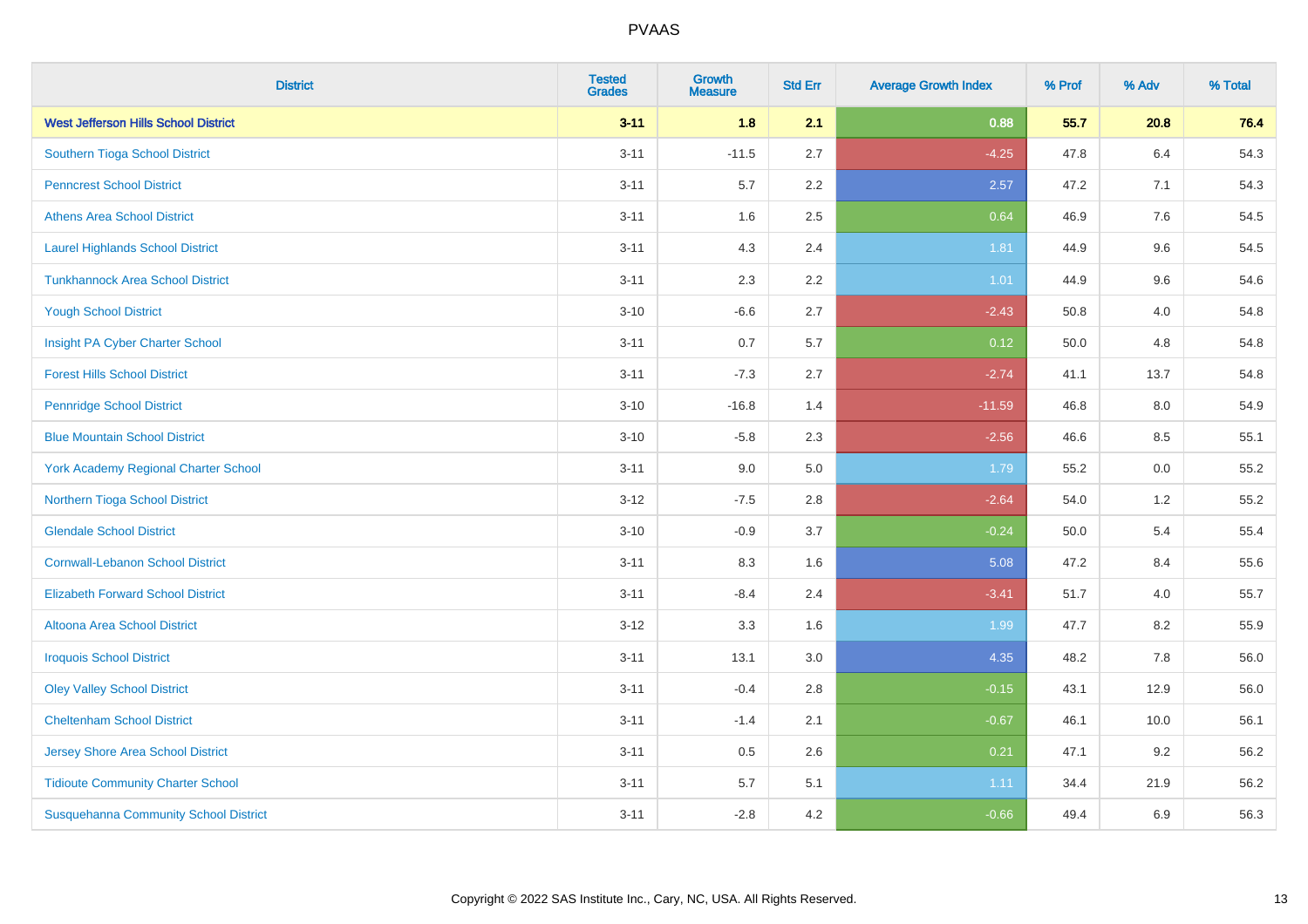| <b>District</b>                                    | <b>Tested</b><br><b>Grades</b> | <b>Growth</b><br><b>Measure</b> | <b>Std Err</b> | <b>Average Growth Index</b> | % Prof | % Adv   | % Total |
|----------------------------------------------------|--------------------------------|---------------------------------|----------------|-----------------------------|--------|---------|---------|
| <b>West Jefferson Hills School District</b>        | $3 - 11$                       | 1.8                             | 2.1            | 0.88                        | 55.7   | 20.8    | 76.4    |
| <b>Moniteau School District</b>                    | $3 - 11$                       | $-11.8$                         | 3.3            | $-3.56$                     | 50.0   | 6.3     | 56.3    |
| <b>Steel Valley School District</b>                | $3 - 11$                       | 6.5                             | 3.4            | 1.89                        | 50.7   | 5.6     | 56.3    |
| <b>Commonwealth Charter Academy Charter School</b> | $3 - 10$                       | 9.1                             | 1.9            | 4.90                        | 47.2   | 9.1     | 56.3    |
| <b>Loyalsock Township School District</b>          | $3 - 12$                       | 4.2                             | 2.8            | 1.47                        | 54.3   | 2.1     | 56.4    |
| <b>Whitehall-Coplay School District</b>            | $3 - 11$                       | 6.1                             | 1.8            | 3.45                        | 49.3   | 7.4     | 56.6    |
| <b>Bethlehem Area School District</b>              | $3 - 11$                       | 9.3                             | 1.1            | 8.15                        | 44.7   | 12.0    | 56.7    |
| Allegheny-Clarion Valley School District           | $3 - 10$                       | 7.8                             | 4.7            | 1.65                        | 53.3   | 3.3     | 56.7    |
| <b>Lehighton Area School District</b>              | $3 - 11$                       | $-1.6$                          | 2.3            | $-0.70$                     | 51.1   | 5.6     | 56.7    |
| South Side Area School District                    | $3 - 11$                       | $-1.6$                          | 3.3            | $-0.48$                     | 50.0   | 6.8     | 56.8    |
| Millville Area School District                     | $3 - 12$                       | $-0.9$                          | 4.7            | $-0.18$                     | 51.4   | 5.4     | 56.8    |
| <b>Twin Valley School District</b>                 | $3 - 12$                       | $-3.6$                          | 2.1            | $-1.69$                     | 49.6   | 7.1     | 56.8    |
| <b>Waynesboro Area School District</b>             | $3 - 12$                       | $-6.1$                          | 1.9            | $-3.20$                     | 50.0   | 6.8     | 56.8    |
| <b>Williamsport Area School District</b>           | $3 - 11$                       | 1.9                             | 1.8            | 1.04                        | 44.1   | 12.8    | 56.9    |
| <b>Brockway Area School District</b>               | $3 - 11$                       | 0.6                             | 3.6            | 0.16                        | 49.2   | 7.7     | 56.9    |
| <b>Cambria Heights School District</b>             | $3 - 10$                       | $-4.1$                          | 3.1            | $-1.32$                     | 51.0   | $6.0\,$ | 57.0    |
| <b>Central Greene School District</b>              | $3 - 11$                       | $-1.6$                          | 2.8            | $-0.55$                     | 54.2   | 2.8     | 57.0    |
| <b>Keystone School District</b>                    | $3 - 11$                       | 3.1                             | 3.3            | 0.94                        | 50.6   | 6.5     | 57.1    |
| <b>Wilson Area School District</b>                 | $3 - 11$                       | 6.0                             | 2.6            | 2.30                        | 48.7   | 8.5     | 57.2    |
| <b>Valley Grove School District</b>                | $3 - 10$                       | $-3.7$                          | 3.7            | $-1.01$                     | 51.2   | 6.1     | 57.3    |
| <b>Brandywine Heights Area School District</b>     | $3 - 11$                       | $-4.9$                          | 2.7            | $-1.81$                     | 49.2   | 8.2     | 57.4    |
| <b>Armstrong School District</b>                   | $3 - 11$                       | 2.6                             | 1.7            | 1.53                        | 51.5   | 6.1     | 57.6    |
| <b>Cranberry Area School District</b>              | $3 - 12$                       | 9.2                             | 3.0            | 3.04                        | 47.5   | 10.2    | 57.6    |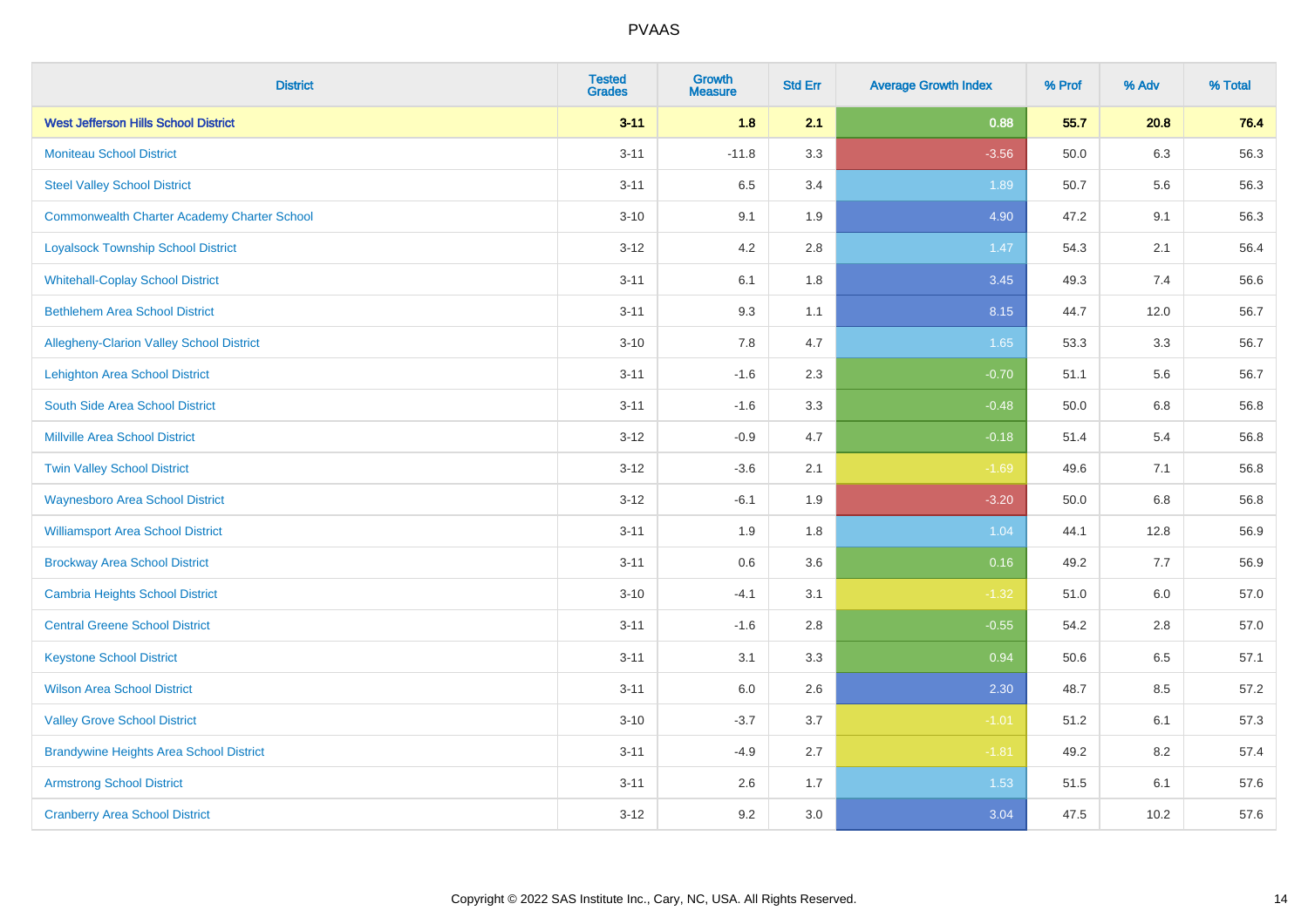| <b>District</b>                                 | <b>Tested</b><br><b>Grades</b> | <b>Growth</b><br><b>Measure</b> | <b>Std Err</b> | <b>Average Growth Index</b> | % Prof | % Adv | % Total |
|-------------------------------------------------|--------------------------------|---------------------------------|----------------|-----------------------------|--------|-------|---------|
| <b>West Jefferson Hills School District</b>     | $3 - 11$                       | 1.8                             | 2.1            | 0.88                        | 55.7   | 20.8  | 76.4    |
| <b>Eastern Lancaster County School District</b> | $3 - 12$                       | 4.5                             | 2.2            | 2.09                        | 46.3   | 11.4  | 57.6    |
| <b>Bald Eagle Area School District</b>          | $3 - 11$                       | $-2.1$                          | 2.7            | $-0.75$                     | 48.4   | 9.4   | 57.7    |
| <b>Susquenita School District</b>               | $3 - 11$                       | $-0.1$                          | 2.8            | $-0.01$                     | 47.7   | 10.1  | 57.8    |
| <b>Brentwood Borough School District</b>        | $3 - 11$                       | $-5.3$                          | 3.0            | $-1.72$                     | 52.0   | 6.1   | 58.2    |
| <b>Dover Area School District</b>               | $3 - 12$                       | $6.0\,$                         | 2.1            | 2.94                        | 52.2   | 6.0   | 58.2    |
| <b>Bellefonte Area School District</b>          | $3 - 11$                       | $-0.4$                          | 2.2            | $-0.17$                     | 47.6   | 10.6  | 58.2    |
| <b>Riverside Beaver County School District</b>  | $3 - 11$                       | $-14.0$                         | 3.0            | $-4.64$                     | 49.4   | 8.8   | 58.2    |
| <b>West York Area School District</b>           | $3 - 12$                       | 3.2                             | 2.3            | 1.38                        | 53.8   | 4.4   | 58.2    |
| <b>Commodore Perry School District</b>          | $3 - 11$                       | 3.2                             | 5.5            | 0.58                        | 58.3   | 0.0   | 58.3    |
| <b>Bedford Area School District</b>             | $3 - 11$                       | 2.5                             | 2.6            | 0.93                        | 48.5   | 10.0  | 58.5    |
| Johnsonburg Area School District                | $3 - 11$                       | $-14.1$                         | 3.9            | $-3.62$                     | 54.0   | 4.6   | 58.6    |
| <b>Shaler Area School District</b>              | $3 - 11$                       | $-0.8$                          | 1.9            | $-0.43$                     | 49.1   | 9.6   | 58.7    |
| <b>Western Wayne School District</b>            | $3 - 11$                       | 5.6                             | 2.9            | 1.93                        | 41.3   | 17.4  | 58.7    |
| <b>Ridgway Area School District</b>             | $3 - 11$                       | $-14.5$                         | 4.1            | $-3.56$                     | 49.0   | 9.8   | 58.8    |
| <b>Centennial School District</b>               | $3 - 10$                       | 7.1                             | 1.7            | 4.29                        | 50.1   | 8.7   | 58.9    |
| Southern Columbia Area School District          | $3 - 11$                       | $-14.6$                         | 3.0            | $-4.92$                     | 55.0   | 4.0   | 59.0    |
| <b>Reynolds School District</b>                 | $3 - 10$                       | 0.5                             | 3.4            | 0.16                        | 52.1   | 7.0   | 59.2    |
| <b>Carbondale Area School District</b>          | $3 - 10$                       | 7.4                             | 3.3            | 2.25                        | 56.6   | 2.6   | 59.2    |
| <b>Gettysburg Area School District</b>          | $3 - 11$                       | $-4.0$                          | 2.1            | $-1.89$                     | 45.3   | 14.0  | 59.3    |
| Millersburg Area School District                | $3 - 11$                       | 6.2                             | 3.8            | 1.63                        | 51.8   | 7.4   | 59.3    |
| <b>Somerset Area School District</b>            | $3 - 11$                       | $-4.4$                          | 2.3            | $-1.93$                     | 44.4   | 14.9  | 59.3    |
| <b>Sayre Area School District</b>               | $3 - 11$                       | 11.2                            | 3.5            | 3.20                        | 52.2   | 7.5   | 59.7    |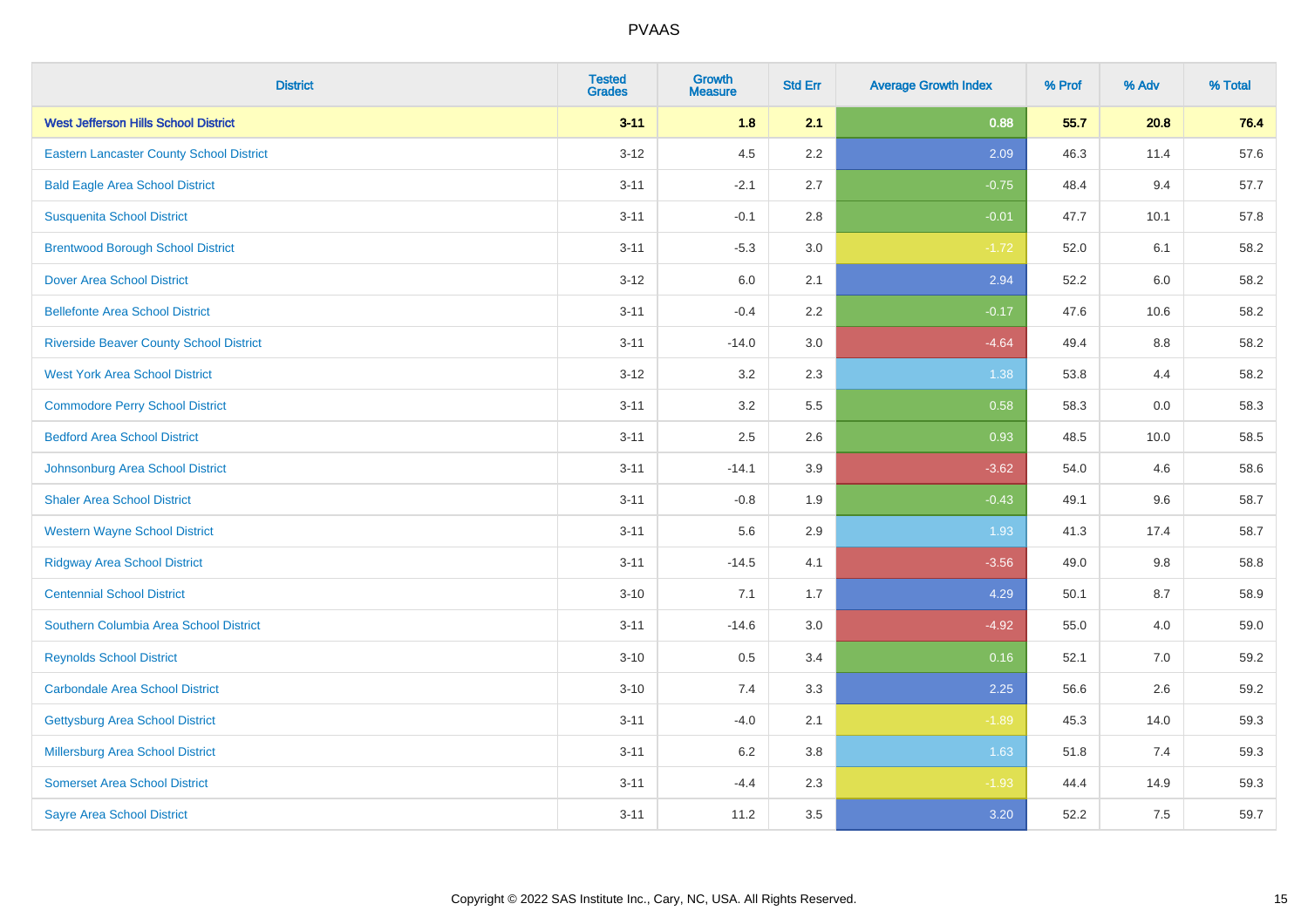| <b>District</b>                               | <b>Tested</b><br><b>Grades</b> | <b>Growth</b><br><b>Measure</b> | <b>Std Err</b> | <b>Average Growth Index</b> | % Prof | % Adv   | % Total |
|-----------------------------------------------|--------------------------------|---------------------------------|----------------|-----------------------------|--------|---------|---------|
| <b>West Jefferson Hills School District</b>   | $3 - 11$                       | 1.8                             | 2.1            | 0.88                        | 55.7   | 20.8    | 76.4    |
| <b>Old Forge School District</b>              | $3 - 12$                       | $-5.9$                          | 3.4            | $-1.73$                     | 52.9   | 7.1     | 60.0    |
| <b>Apollo-Ridge School District</b>           | $3-12$                         | $-4.7$                          | 3.7            | $-1.24$                     | 50.0   | 10.0    | 60.0    |
| <b>Central Fulton School District</b>         | $3 - 11$                       | $-0.5$                          | 3.5            | $-0.14$                     | 51.4   | 8.6     | 60.0    |
| <b>Clarion Area School District</b>           | $3 - 11$                       | 10.3                            | 4.1            | 2.51                        | 45.4   | 14.6    | 60.0    |
| <b>Trinity Area School District</b>           | $3 - 11$                       | $-5.4$                          | 2.0            | $-2.71$                     | 48.3   | 11.8    | 60.1    |
| <b>Plum Borough School District</b>           | $3 - 11$                       | $-11.3$                         | 2.2            | $-5.19$                     | 51.1   | $9.0\,$ | 60.1    |
| <b>Wilmington Area School District</b>        | $3 - 11$                       | 7.5                             | 3.0            | 2.48                        | 55.1   | 5.1     | 60.2    |
| <b>Eastern Lebanon County School District</b> | $3 - 11$                       | 8.6                             | 2.2            | 3.84                        | 48.8   | 11.4    | 60.3    |
| <b>Carlisle Area School District</b>          | $3 - 11$                       | $-5.3$                          | 1.9            | $-2.81$                     | 54.0   | 6.3     | 60.3    |
| <b>Fort Cherry School District</b>            | $3 - 10$                       | $-5.9$                          | 3.8            | $-1.56$                     | 55.2   | $5.2\,$ | 60.3    |
| <b>Greenville Area School District</b>        | $3 - 11$                       | 0.7                             | 2.9            | 0.26                        | 53.4   | 6.9     | 60.3    |
| <b>Mohawk Area School District</b>            | $3 - 11$                       | $-7.5$                          | 3.1            | $-2.45$                     | 49.4   | 11.0    | 60.4    |
| <b>Spring Cove School District</b>            | $3 - 11$                       | 3.4                             | 2.5            | 1.33                        | 47.8   | 12.7    | 60.4    |
| <b>Palisades School District</b>              | $3 - 11$                       | $-8.7$                          | 2.8            | $-3.06$                     | 53.8   | 6.7     | 60.5    |
| <b>Punxsutawney Area School District</b>      | $3 - 11$                       | 4.2                             | 2.9            | 1.45                        | 55.0   | 5.5     | 60.6    |
| <b>Octorara Area School District</b>          | $3 - 11$                       | 9.1                             | 2.4            | 3.82                        | 52.1   | 8.5     | 60.6    |
| <b>Central Dauphin School District</b>        | $3 - 11$                       | 4.4                             | 1.3            | 3.32                        | 53.3   | 7.4     | 60.7    |
| <b>Mcguffey School District</b>               | $3 - 11$                       | 2.1                             | 2.6            | 0.81                        | 57.7   | 3.1     | 60.8    |
| <b>Montgomery Area School District</b>        | $3 - 11$                       | 10.7                            | 3.6            | 2.96                        | 48.7   | 12.4    | 61.1    |
| Ambridge Area School District                 | $3 - 12$                       | 9.1                             | 2.6            | 3.46                        | 50.4   | 10.7    | 61.1    |
| <b>Wellsboro Area School District</b>         | $3 - 11$                       | $-12.4$                         | 3.0            | $-4.11$                     | 49.2   | 11.9    | 61.1    |
| <b>Rose Tree Media School District</b>        | $3 - 10$                       | $-25.6$                         | 2.4            | $-10.76$                    | 54.8   | 6.4     | 61.2    |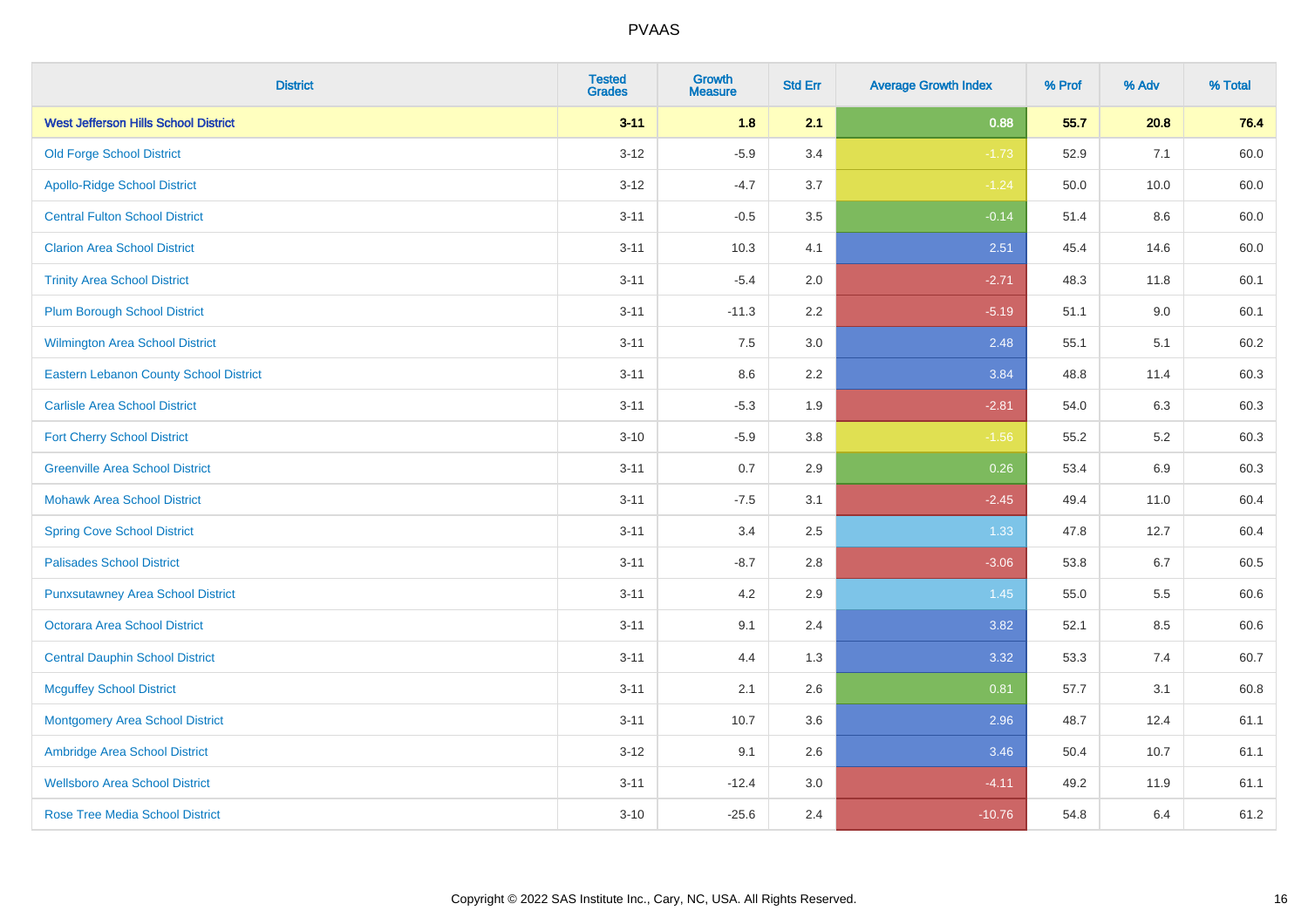| <b>District</b>                                | <b>Tested</b><br><b>Grades</b> | <b>Growth</b><br><b>Measure</b> | <b>Std Err</b> | <b>Average Growth Index</b> | % Prof | % Adv   | % Total |
|------------------------------------------------|--------------------------------|---------------------------------|----------------|-----------------------------|--------|---------|---------|
| <b>West Jefferson Hills School District</b>    | $3 - 11$                       | 1.8                             | 2.1            | 0.88                        | 55.7   | 20.8    | 76.4    |
| <b>Elizabethtown Area School District</b>      | $3 - 12$                       | $-0.9$                          | 1.9            | $-0.47$                     | 50.0   | 11.2    | 61.2    |
| <b>Conewago Valley School District</b>         | $3 - 12$                       | $-0.9$                          | 2.0            | $-0.45$                     | 51.7   | 9.6     | 61.3    |
| South Eastern School District                  | $3 - 11$                       | 0.9                             | 2.4            | 0.39                        | 54.8   | 6.6     | 61.4    |
| <b>Karns City Area School District</b>         | $3 - 11$                       | $-6.0$                          | 2.9            | $-2.03$                     | 53.1   | 8.3     | 61.5    |
| <b>Union Area School District</b>              | $3 - 11$                       | 1.9                             | 4.3            | 0.44                        | 61.5   | 0.0     | 61.5    |
| <b>Newport School District</b>                 | $3 - 12$                       | 1.4                             | 3.5            | 0.41                        | 51.5   | 10.3    | 61.8    |
| <b>Lower Dauphin School District</b>           | $3 - 11$                       | 0.6                             | 1.9            | 0.33                        | 49.2   | 12.6    | 61.8    |
| <b>Fairfield Area School District</b>          | $3 - 11$                       | $-5.6$                          | 3.4            | $-1.66$                     | 57.9   | 4.0     | 61.8    |
| <b>Everett Area School District</b>            | $3 - 11$                       | 5.0                             | 3.4            | 1.47                        | 60.5   | 1.3     | 61.8    |
| <b>Upper Moreland Township School District</b> | $3 - 11$                       | $-5.0$                          | 2.2            | $-2.31$                     | 57.9   | 4.0     | 61.9    |
| <b>Line Mountain School District</b>           | $3 - 11$                       | 4.1                             | 3.2            | 1.27                        | 52.9   | 9.2     | 62.1    |
| <b>Homer-Center School District</b>            | $3 - 11$                       | 9.7                             | 3.6            | 2.70                        | 45.1   | 17.2    | 62.3    |
| <b>Palmerton Area School District</b>          | $3 - 11$                       | $-1.2$                          | 3.0            | $-0.39$                     | 57.4   | 5.0     | 62.4    |
| <b>Hopewell Area School District</b>           | $3 - 11$                       | 2.6                             | 2.7            | 0.97                        | 58.4   | 4.0     | 62.4    |
| <b>Dallas School District</b>                  | $3 - 11$                       | $-2.5$                          | 2.2            | $-1.12$                     | 54.9   | 7.6     | 62.4    |
| <b>Otto-Eldred School District</b>             | $3 - 11$                       | $-0.7$                          | 4.2            | $-0.15$                     | 56.2   | $6.2\,$ | 62.5    |
| <b>Daniel Boone Area School District</b>       | $3 - 12$                       | 5.7                             | 2.0            | 2.88                        | 51.0   | 11.5    | 62.6    |
| Pen Argyl Area School District                 | $3 - 12$                       | 9.2                             | 2.7            | 3.46                        | 50.0   | 12.6    | 62.6    |
| <b>Windber Area School District</b>            | $3 - 11$                       | $-7.2$                          | 3.2            | $-2.24$                     | 55.4   | 7.2     | 62.6    |
| <b>Pleasant Valley School District</b>         | $3 - 11$                       | 3.1                             | 2.0            | 1.57                        | 57.2   | 5.5     | 62.8    |
| <b>Berlin Brothersvalley School District</b>   | $3 - 11$                       | 4.0                             | 4.2            | 0.96                        | 48.8   | 14.0    | 62.8    |
| Northwestern Lehigh School District            | $3 - 11$                       | 2.2                             | 2.3            | 0.93                        | 53.3   | 9.7     | 63.0    |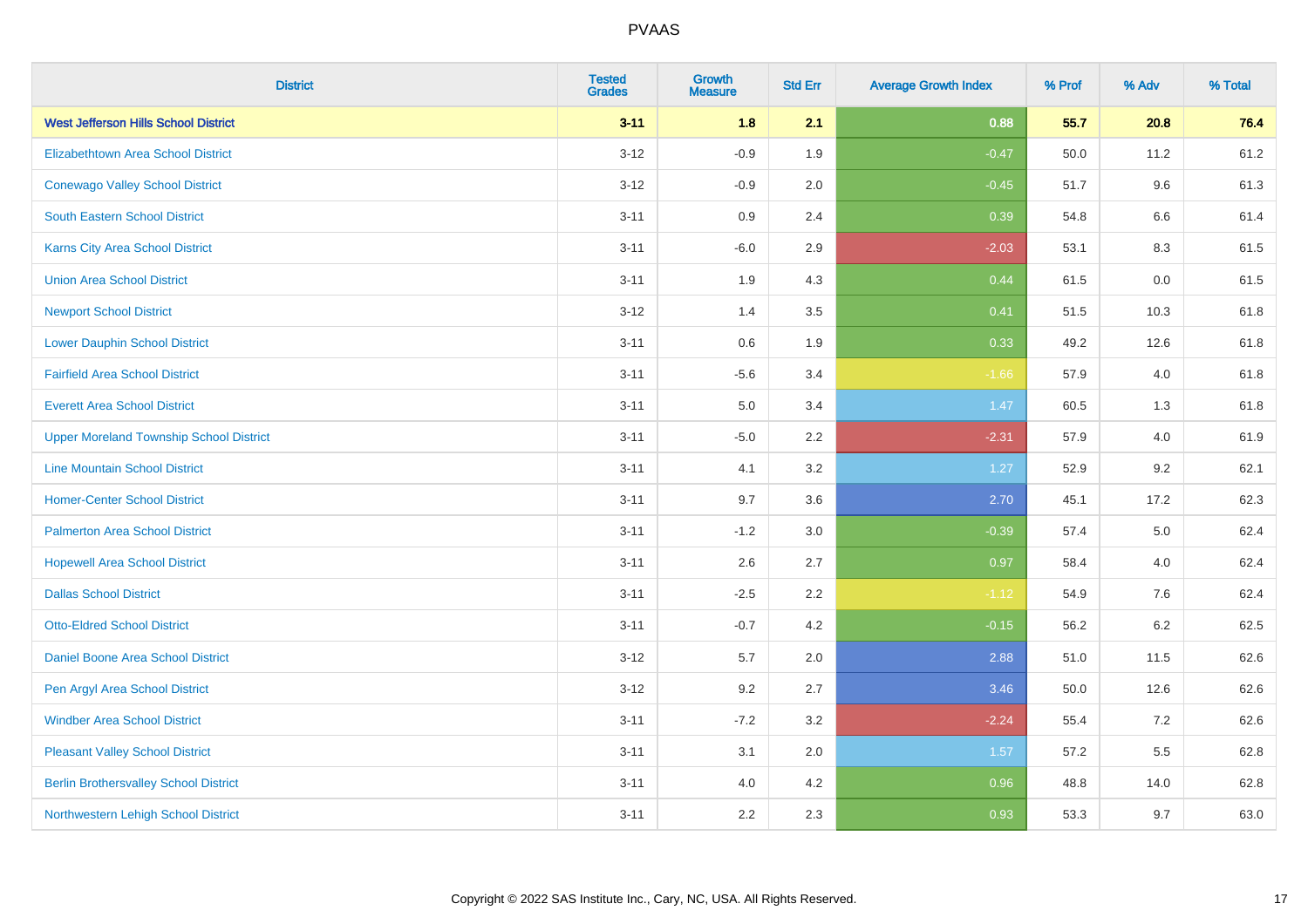| <b>District</b>                               | <b>Tested</b><br><b>Grades</b> | <b>Growth</b><br><b>Measure</b> | <b>Std Err</b> | <b>Average Growth Index</b> | % Prof | % Adv | % Total |
|-----------------------------------------------|--------------------------------|---------------------------------|----------------|-----------------------------|--------|-------|---------|
| <b>West Jefferson Hills School District</b>   | $3 - 11$                       | 1.8                             | 2.1            | 0.88                        | 55.7   | 20.8  | 76.4    |
| <b>Western Beaver County School District</b>  | $3 - 11$                       | $-7.8$                          | 4.2            | $-1.87$                     | 56.5   | 6.5   | 63.0    |
| Northampton Area School District              | $3 - 11$                       | 4.0                             | 1.6            | 2.51                        | 52.3   | 10.8  | 63.1    |
| <b>Charleroi School District</b>              | $3 - 11$                       | $-2.6$                          | 3.0            | $-0.86$                     | 55.7   | 7.4   | 63.1    |
| <b>Chartiers Valley School District</b>       | $3 - 11$                       | $-1.7$                          | 2.0            | $-0.81$                     | 54.7   | 8.4   | 63.1    |
| <b>Lake-Lehman School District</b>            | $3 - 11$                       | 10.8                            | 2.7            | 3.93                        | 55.3   | 7.9   | 63.2    |
| <b>Kennett Consolidated School District</b>   | $3 - 11$                       | 4.8                             | 1.8            | 2.61                        | 52.5   | 10.7  | 63.2    |
| <b>Bermudian Springs School District</b>      | $3 - 11$                       | $-5.5$                          | 2.9            | $-1.94$                     | 56.4   | 6.8   | 63.2    |
| <b>Shippensburg Area School District</b>      | $3 - 11$                       | 9.3                             | 1.9            | 4.84                        | 53.1   | 10.2  | 63.3    |
| <b>Warwick School District</b>                | $3 - 11$                       | 5.2                             | 1.9            | 2.76                        | 46.4   | 17.0  | 63.3    |
| <b>Lakeview School District</b>               | $3 - 11$                       | $-0.9$                          | 3.7            | $-0.24$                     | 60.3   | 3.2   | 63.5    |
| <b>Clarion-Limestone Area School District</b> | $3 - 12$                       | $-2.5$                          | 4.1            | $-0.60$                     | 56.8   | 6.8   | 63.6    |
| Southeastern Greene School District           | $3 - 10$                       | 3.3                             | 4.6            | 0.72                        | 57.6   | 6.1   | 63.6    |
| <b>Bentworth School District</b>              | $3 - 11$                       | 5.7                             | 3.2            | 1.75                        | 44.2   | 19.5  | 63.6    |
| <b>West Shore School District</b>             | $3 - 12$                       | 5.0                             | 1.4            | 3.59                        | 54.2   | 9.4   | 63.6    |
| <b>Avella Area School District</b>            | $3 - 12$                       | $-0.3$                          | 4.7            | $-0.05$                     | 49.3   | 14.5  | 63.8    |
| <b>Upper Adams School District</b>            | $3 - 11$                       | 1.3                             | 2.9            | 0.47                        | 55.2   | 8.6   | 63.8    |
| <b>Coudersport Area School District</b>       | $3 - 11$                       | 7.7                             | 3.7            | 2.06                        | 55.7   | 8.2   | 63.9    |
| <b>Southmoreland School District</b>          | $3 - 11$                       | $-8.3$                          | 3.6            | $-2.32$                     | 56.8   | 7.2   | 64.0    |
| <b>Harbor Creek School District</b>           | $3 - 11$                       | $-7.1$                          | 2.7            | $-2.67$                     | 48.8   | 15.2  | 64.0    |
| <b>Mercer Area School District</b>            | $3 - 11$                       | $-0.2$                          | 3.3            | $-0.06$                     | 56.0   | 8.0   | 64.0    |
| <b>Ephrata Area School District</b>           | $3 - 11$                       | 5.6                             | 1.8            | 3.12                        | 54.7   | 9.5   | 64.2    |
| <b>Chartiers-Houston School District</b>      | $3 - 10$                       | $-8.6$                          | 3.5            | $-2.41$                     | 59.7   | 4.5   | 64.2    |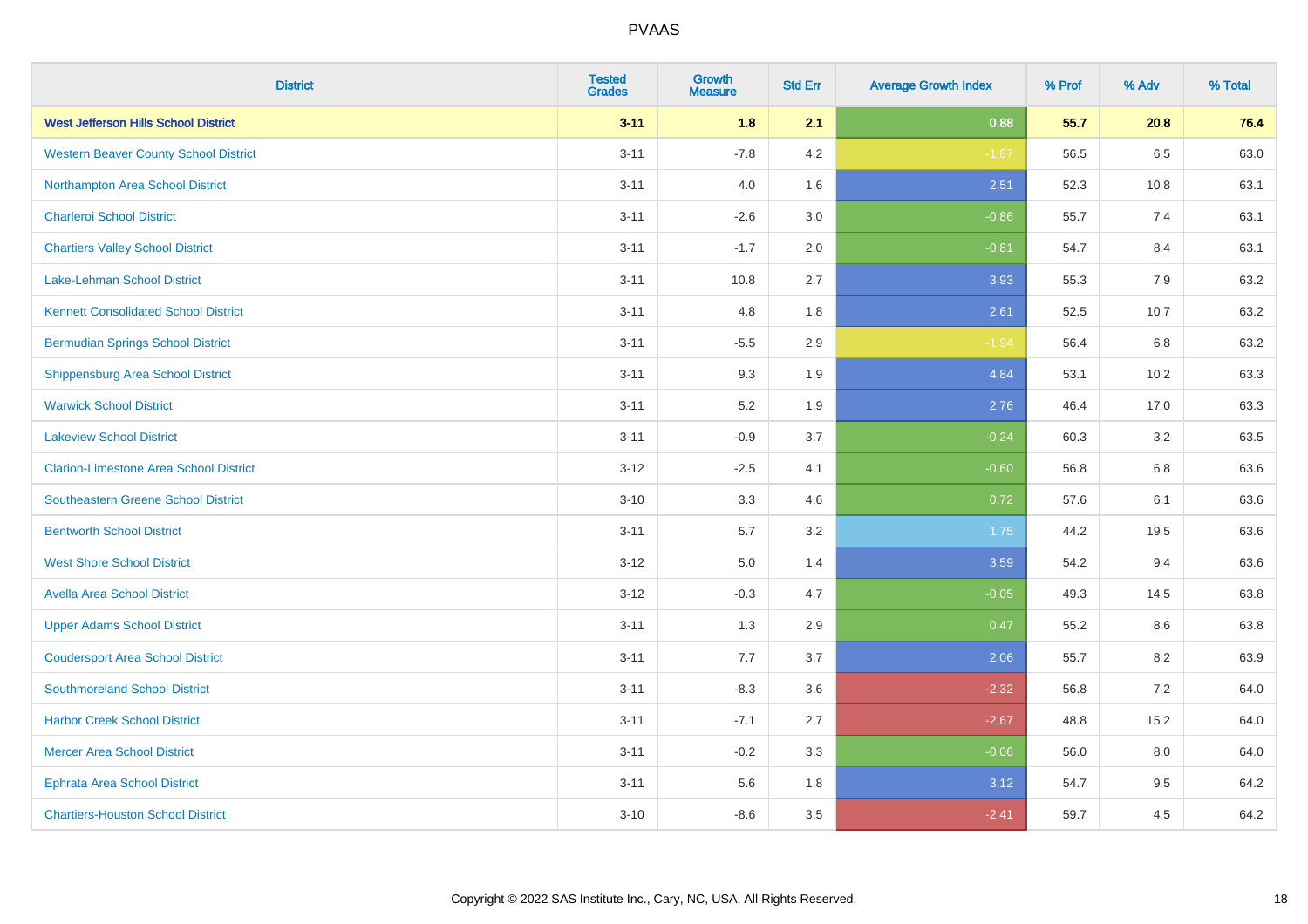| <b>District</b>                             | <b>Tested</b><br><b>Grades</b> | <b>Growth</b><br><b>Measure</b> | <b>Std Err</b> | <b>Average Growth Index</b> | % Prof | % Adv | % Total |
|---------------------------------------------|--------------------------------|---------------------------------|----------------|-----------------------------|--------|-------|---------|
| <b>West Jefferson Hills School District</b> | $3 - 11$                       | 1.8                             | 2.1            | 0.88                        | 55.7   | 20.8  | 76.4    |
| <b>Dubois Area School District</b>          | $3 - 11$                       | $-6.2$                          | 2.0            | $-3.07$                     | 50.9   | 13.4  | 64.3    |
| <b>Belmont Charter School</b>               | $3 - 10$                       | 16.0                            | 6.5            | 2.45                        | 64.3   | 0.0   | 64.3    |
| <b>Avonworth School District</b>            | $3 - 10$                       | $-12.6$                         | 3.1            | $-4.01$                     | 59.8   | 4.6   | 64.4    |
| <b>Penn Manor School District</b>           | $3 - 11$                       | $-0.4$                          | 1.6            | $-0.25$                     | 51.9   | 12.6  | 64.5    |
| <b>Albert Gallatin Area School District</b> | $3 - 11$                       | $-0.8$                          | 2.4            | $-0.32$                     | 54.5   | 10.0  | 64.6    |
| Shenango Area School District               | $3 - 11$                       | $-2.6$                          | 3.3            | $-0.79$                     | 50.6   | 13.9  | 64.6    |
| <b>Wyoming Area School District</b>         | $3 - 10$                       | $-1.3$                          | 2.6            | $-0.50$                     | 53.8   | 10.8  | 64.6    |
| <b>Blackhawk School District</b>            | $3 - 11$                       | 4.7                             | 2.3            | 2.01                        | 55.8   | 8.8   | 64.6    |
| <b>Montoursville Area School District</b>   | $3 - 12$                       | 10.8                            | 2.5            | 4.24                        | 44.6   | 20.1  | 64.8    |
| <b>Manheim Central School District</b>      | $3 - 11$                       | 2.1                             | 2.1            | 1.01                        | 53.2   | 11.6  | 64.8    |
| Lampeter-Strasburg School District          | $3 - 12$                       | $-8.6$                          | 2.0            | $-4.33$                     | 55.1   | 9.8   | 64.8    |
| <b>Cocalico School District</b>             | $3 - 11$                       | 10.6                            | 2.0            | 5.18                        | 50.8   | 14.1  | 64.8    |
| 21st Century Cyber Charter School           | $6 - 12$                       | 5.7                             | 2.3            | 2.50                        | 56.7   | 8.3   | 65.0    |
| Penns Valley Area School District           | $3 - 12$                       | 14.0                            | 2.9            | 4.80                        | 41.9   | 23.1  | 65.0    |
| <b>West Perry School District</b>           | $3 - 11$                       | 12.5                            | 2.5            | 4.99                        | 56.6   | 8.4   | 65.0    |
| <b>Fleetwood Area School District</b>       | $3 - 10$                       | 12.2                            | 2.2            | 5.68                        | 53.5   | 11.6  | 65.2    |
| <b>Bellwood-Antis School District</b>       | $3 - 10$                       | $-1.2$                          | 3.2            | $-0.39$                     | 55.1   | 10.1  | 65.2    |
| Saint Marys Area School District            | $3 - 11$                       | 7.8                             | 2.6            | 3.04                        | 57.0   | 8.2   | 65.2    |
| <b>Schuylkill Valley School District</b>    | $3 - 11$                       | 1.4                             | 2.5            | 0.56                        | 55.1   | 10.2  | 65.3    |
| <b>Allegheny Valley School District</b>     | $3 - 11$                       | 8.5                             | 3.9            | 2.17                        | 53.1   | 12.2  | 65.3    |
| <b>Wayne Highlands School District</b>      | $3 - 11$                       | 7.8                             | 2.4            | 3.23                        | 52.3   | 13.1  | 65.4    |
| <b>Keystone Oaks School District</b>        | $3 - 11$                       | 5.5                             | 2.6            | 2.07                        | 53.2   | 12.1  | 65.4    |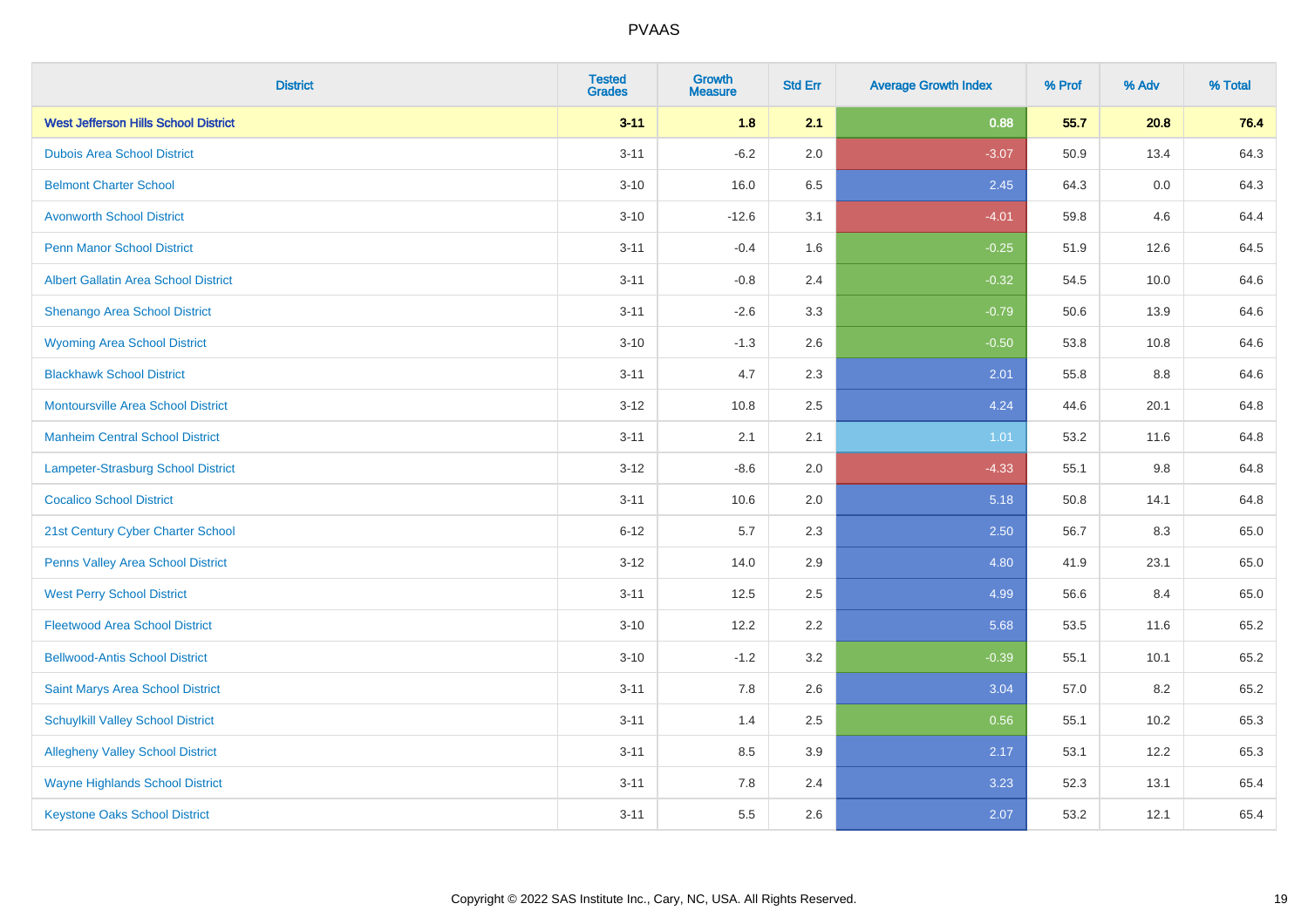| <b>District</b>                             | <b>Tested</b><br><b>Grades</b> | <b>Growth</b><br><b>Measure</b> | <b>Std Err</b> | <b>Average Growth Index</b> | % Prof | % Adv | % Total |
|---------------------------------------------|--------------------------------|---------------------------------|----------------|-----------------------------|--------|-------|---------|
| <b>West Jefferson Hills School District</b> | $3 - 11$                       | 1.8                             | 2.1            | 0.88                        | 55.7   | 20.8  | 76.4    |
| <b>Littlestown Area School District</b>     | $3 - 11$                       | 11.4                            | 2.5            | 4.62                        | 55.2   | 10.4  | 65.6    |
| <b>Slippery Rock Area School District</b>   | $3 - 11$                       | $-6.3$                          | 2.5            | $-2.51$                     | 56.2   | 9.5   | 65.7    |
| <b>Central Valley School District</b>       | $3 - 10$                       | 4.8                             | 2.4            | 1.98                        | 56.9   | 9.0   | 65.9    |
| <b>Gateway School District</b>              | $3 - 11$                       | 0.8                             | 2.2            | 0.38                        | 52.1   | 13.8  | 65.9    |
| <b>Central Cambria School District</b>      | $3 - 11$                       | 3.0                             | 2.5            | 1.17                        | 56.2   | 9.7   | 66.0    |
| Indiana Area School District                | $3 - 11$                       | $-5.3$                          | 2.3            | $-2.28$                     | 47.6   | 18.4  | 66.1    |
| <b>Wyalusing Area School District</b>       | $3 - 12$                       | 8.8                             | 3.3            | 2.68                        | 54.6   | 11.7  | 66.2    |
| <b>Springfield Township School District</b> | $3 - 11$                       | $-18.9$                         | 3.2            | $-5.88$                     | 62.6   | 3.6   | 66.3    |
| <b>Boyertown Area School District</b>       | $3 - 11$                       | $-4.7$                          | 1.5            | $-3.17$                     | 55.2   | 11.3  | 66.5    |
| <b>Quakertown Community School District</b> | $3 - 12$                       | $-4.4$                          | 1.6            | $-2.70$                     | 56.5   | 10.0  | 66.6    |
| <b>New Brighton Area School District</b>    | $3 - 11$                       | 4.6                             | 3.1            | 1.47                        | 60.9   | 5.8   | 66.7    |
| <b>Oswayo Valley School District</b>        | $3 - 12$                       | 8.5                             | $5.0\,$        | 1.68                        | 50.0   | 16.7  | 66.7    |
| <b>Hanover Public School District</b>       | $3 - 11$                       | 5.2                             | 2.8            | 1.83                        | 52.2   | 14.4  | 66.7    |
| Pennsylvania Leadership Charter School      | $3 - 11$                       | 4.6                             | 2.2            | 2.13                        | 55.4   | 11.2  | 66.7    |
| <b>Belle Vernon Area School District</b>    | $3 - 11$                       | 6.5                             | 2.6            | 2.44                        | 55.6   | 11.1  | 66.7    |
| <b>Hermitage School District</b>            | $3 - 12$                       | $3.8\,$                         | 2.4            | 1.60                        | 57.5   | 9.3   | 66.8    |
| Selinsgrove Area School District            | $3 - 12$                       | 8.3                             | 2.3            | 3.54                        | 56.8   | 10.0  | 66.8    |
| <b>United School District</b>               | $3 - 11$                       | 2.1                             | 3.4            | 0.63                        | 60.3   | 6.6   | 66.9    |
| <b>Central York School District</b>         | $3 - 12$                       | 12.3                            | 1.7            | 7.20                        | 55.5   | 11.5  | 67.0    |
| <b>Baldwin-Whitehall School District</b>    | $3 - 11$                       | 1.8                             | 1.9            | 0.94                        | 58.6   | 8.6   | 67.1    |
| <b>Wilson School District</b>               | $3 - 12$                       | 8.8                             | 1.5            | 5.96                        | 52.6   | 14.6  | 67.2    |
| <b>Perkiomen Valley School District</b>     | $3 - 11$                       | $-3.5$                          | 1.6            | $-2.18$                     | 53.8   | 13.4  | 67.2    |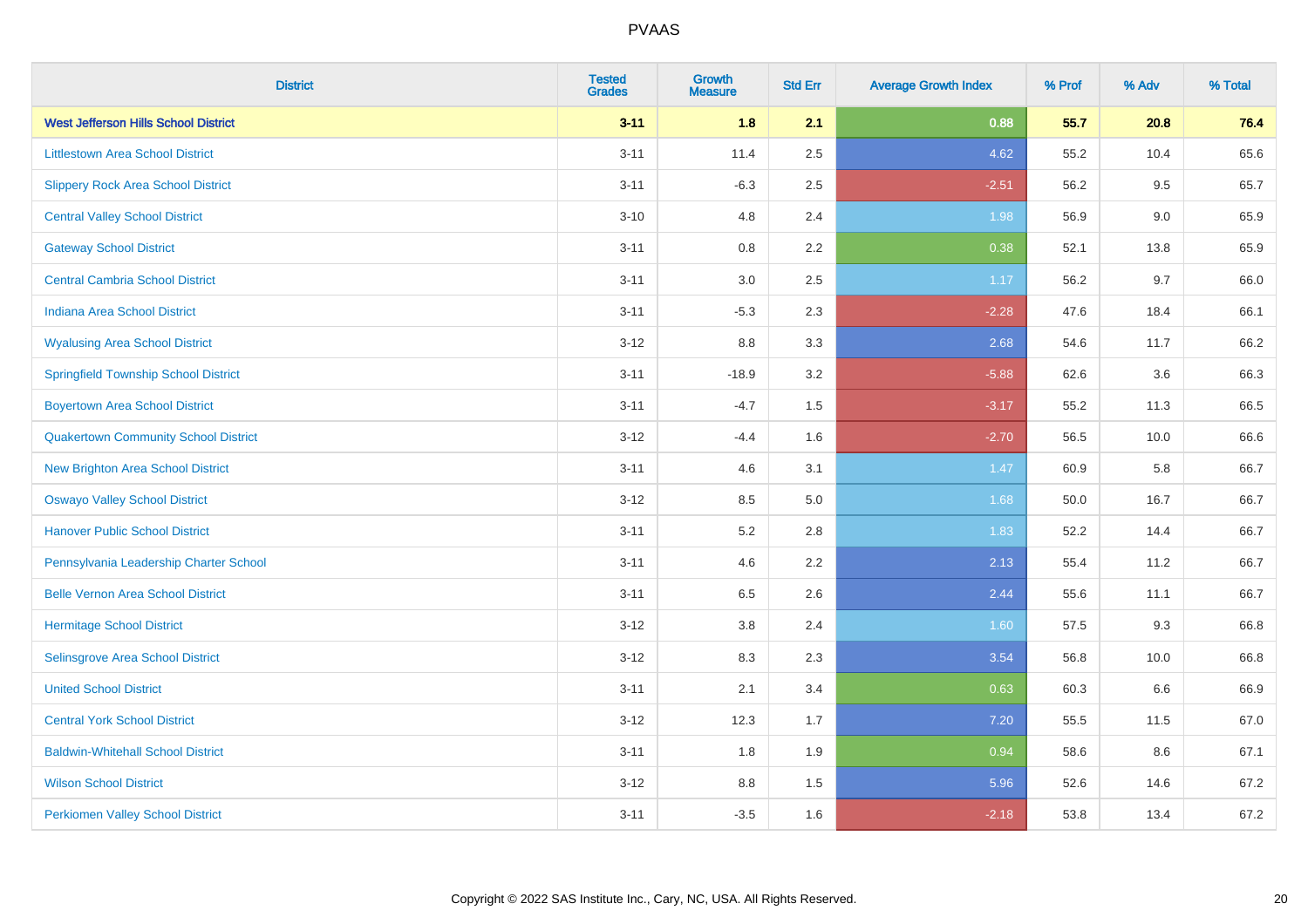| <b>District</b>                                 | <b>Tested</b><br><b>Grades</b> | <b>Growth</b><br><b>Measure</b> | <b>Std Err</b> | <b>Average Growth Index</b> | % Prof | % Adv   | % Total |
|-------------------------------------------------|--------------------------------|---------------------------------|----------------|-----------------------------|--------|---------|---------|
| <b>West Jefferson Hills School District</b>     | $3 - 11$                       | 1.8                             | 2.1            | 0.88                        | 55.7   | 20.8    | 76.4    |
| <b>General Mclane School District</b>           | $3 - 11$                       | 3.1                             | 2.9            | 1.07                        | 62.3   | 4.9     | 67.2    |
| <b>South Park School District</b>               | $3 - 11$                       | $-11.3$                         | 2.7            | $-4.23$                     | 53.5   | 13.7    | 67.3    |
| <b>East Penn School District</b>                | $3 - 11$                       | 4.1                             | 1.3            | 3.27                        | 55.8   | 11.5    | 67.3    |
| Leechburg Area School District                  | $3 - 11$                       | 4.4                             | 4.0            | 1.09                        | 47.8   | 19.6    | 67.4    |
| Pennsylvania Virtual Charter School             | $3 - 11$                       | 11.8                            | 3.5            | 3.37                        | 56.5   | 11.1    | 67.6    |
| <b>Westinghouse Arts Academy Charter School</b> | $9 - 10$                       | $-0.7$                          | 3.6            | $-0.19$                     | 59.2   | 8.4     | 67.6    |
| <b>Northeastern York School District</b>        | $3 - 11$                       | 5.9                             | 2.0            | 3.03                        | 51.1   | 16.6    | 67.6    |
| <b>Bloomsburg Area School District</b>          | $3 - 10$                       | 0.7                             | 3.0            | 0.23                        | 55.9   | 11.8    | 67.6    |
| <b>Abington School District</b>                 | $3 - 10$                       | $-11.5$                         | 1.9            | $-6.00$                     | 56.2   | 11.6    | 67.8    |
| <b>Kiski Area School District</b>               | $3 - 11$                       | $-3.7$                          | 2.0            | $-1.86$                     | 57.4   | 10.4    | 67.8    |
| <b>Neshannock Township School District</b>      | $3 - 10$                       | $-9.7$                          | 2.9            | $-3.34$                     | 62.4   | 5.6     | 67.9    |
| <b>Hempfield School District</b>                | $3 - 11$                       | 0.1                             | 1.4            | 0.08                        | 58.2   | $9.9\,$ | 68.2    |
| <b>Neshaminy School District</b>                | $3 - 11$                       | 4.0                             | 1.3            | 3.02                        | 58.7   | 9.5     | 68.2    |
| <b>Ellwood City Area School District</b>        | $3 - 11$                       | $-4.2$                          | 3.2            | $-1.29$                     | 54.1   | 14.1    | 68.2    |
| <b>Uniontown Area School District</b>           | $3 - 11$                       | 6.0                             | 3.2            | 1.87                        | 62.4   | 5.9     | 68.2    |
| <b>South Western School District</b>            | $3 - 12$                       | 3.9                             | 1.9            | 2.08                        | 60.2   | 8.1     | 68.3    |
| Renaissance Academy Charter School              | $3 - 11$                       | 8.3                             | 3.3            | 2.54                        | 45.6   | 22.8    | 68.4    |
| <b>Valley View School District</b>              | $3 - 11$                       | 18.1                            | 2.4            | 7.42                        | 53.7   | 14.7    | 68.4    |
| <b>Quaker Valley School District</b>            | $3 - 11$                       | $-2.8$                          | 2.6            | $-1.08$                     | 55.2   | 13.2    | 68.4    |
| <b>North Pocono School District</b>             | $3 - 11$                       | $-2.3$                          | 3.4            | $-0.68$                     | 52.0   | 16.4    | 68.5    |
| <b>Central Columbia School District</b>         | $3 - 12$                       | $-4.8$                          | 2.6            | $-1.86$                     | 53.7   | 14.8    | 68.5    |
| <b>Seneca Valley School District</b>            | $3 - 11$                       | $-1.4$                          | 1.4            | $-0.99$                     | 57.2   | 11.4    | 68.6    |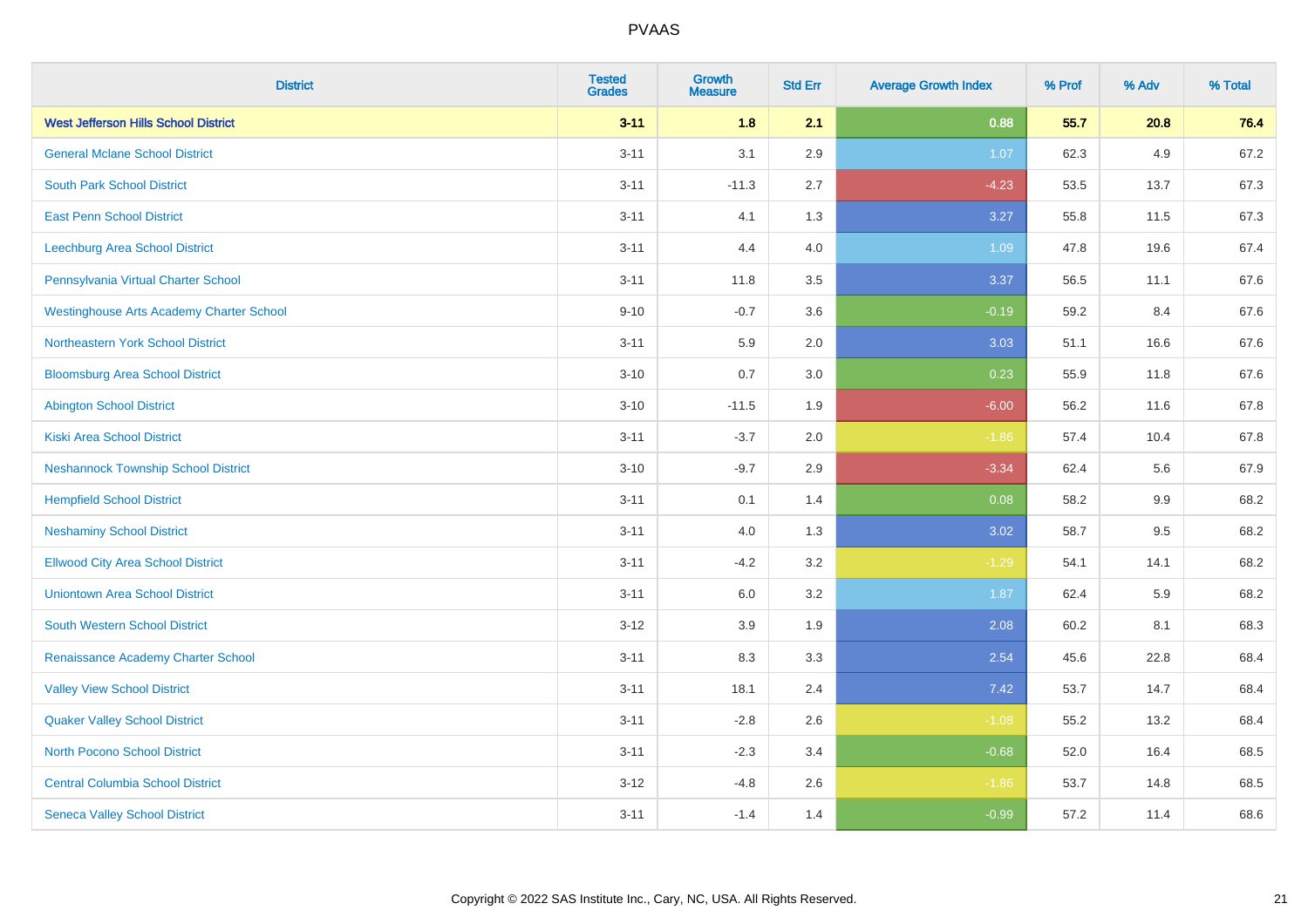| <b>District</b>                             | <b>Tested</b><br><b>Grades</b> | <b>Growth</b><br><b>Measure</b> | <b>Std Err</b> | <b>Average Growth Index</b> | % Prof | % Adv | % Total |
|---------------------------------------------|--------------------------------|---------------------------------|----------------|-----------------------------|--------|-------|---------|
| <b>West Jefferson Hills School District</b> | $3 - 11$                       | 1.8                             | 2.1            | 0.88                        | 55.7   | 20.8  | 76.4    |
| <b>Manheim Township School District</b>     | $3 - 12$                       | $-0.9$                          | 1.6            | $-0.58$                     | 53.2   | 15.5  | 68.7    |
| <b>Sharpsville Area School District</b>     | $3 - 11$                       | $-1.4$                          | 3.5            | $-0.40$                     | 55.2   | 13.4  | 68.7    |
| <b>Kutztown Area School District</b>        | $3 - 12$                       | $-0.2$                          | 3.2            | $-0.05$                     | 55.4   | 13.3  | 68.7    |
| Northern York County School District        | $3 - 11$                       | 15.6                            | 2.0            | 7.98                        | 57.4   | 11.5  | 68.8    |
| <b>Eastern York School District</b>         | $3 - 11$                       | 9.6                             | 2.6            | 3.71                        | 56.3   | 12.6  | 68.9    |
| <b>School Lane Charter School</b>           | $3 - 11$                       | 12.4                            | 3.6            | 3.43                        | 59.1   | 9.8   | 68.9    |
| <b>Owen J Roberts School District</b>       | $3 - 11$                       | $-12.3$                         | 1.6            | $-7.61$                     | 57.0   | 11.9  | 69.0    |
| <b>Saucon Valley School District</b>        | $3 - 11$                       | 14.7                            | 2.5            | 5.98                        | 48.7   | 20.2  | 69.0    |
| Nazareth Area School District               | $3 - 11$                       | $-4.7$                          | 1.7            | $-2.82$                     | 59.2   | 9.9   | 69.0    |
| <b>Sullivan County School District</b>      | $3 - 10$                       | $-4.0$                          | 4.4            | $-0.90$                     | 66.7   | 2.6   | 69.2    |
| Penn Cambria School District                | $3 - 11$                       | $-0.0$                          | 2.7            | $-0.01$                     | 61.5   | 7.7   | 69.2    |
| East Pennsboro Area School District         | $3 - 11$                       | $-4.2$                          | 2.5            | $-1.71$                     | 60.8   | 8.5   | 69.3    |
| <b>Hollidaysburg Area School District</b>   | $3 - 11$                       | 6.0                             | 2.1            | 2.88                        | 57.1   | 12.3  | 69.4    |
| <b>Ligonier Valley School District</b>      | $3 - 11$                       | 4.2                             | 3.1            | 1.34                        | 59.1   | 10.3  | 69.5    |
| <b>Greater Latrobe School District</b>      | $3 - 11$                       | 0.6                             | 1.9            | 0.31                        | 55.5   | 14.1  | 69.5    |
| <b>Girard School District</b>               | $3 - 11$                       | $-0.6$                          | 2.7            | $-0.22$                     | 53.9   | 15.6  | 69.6    |
| <b>Fort Leboeuf School District</b>         | $3 - 11$                       | 11.7                            | 2.5            | 4.73                        | 48.5   | 21.1  | 69.6    |
| <b>South Butler County School District</b>  | $3 - 10$                       | 3.9                             | 2.5            | 1.54                        | 53.1   | 16.6  | 69.7    |
| <b>Donegal School District</b>              | $3 - 12$                       | 3.1                             | 2.4            | 1.29                        | 60.6   | 9.1   | 69.7    |
| <b>Millcreek Township School District</b>   | $3 - 11$                       | 3.1                             | 1.5            | 2.06                        | 55.6   | 14.2  | 69.7    |
| <b>Northgate School District</b>            | $3 - 11$                       | 6.3                             | 3.6            | 1.73                        | 53.3   | 16.7  | 70.0    |
| <b>Spring Grove Area School District</b>    | $3 - 11$                       | 5.6                             | 2.1            | 2.68                        | 55.1   | 15.0  | 70.1    |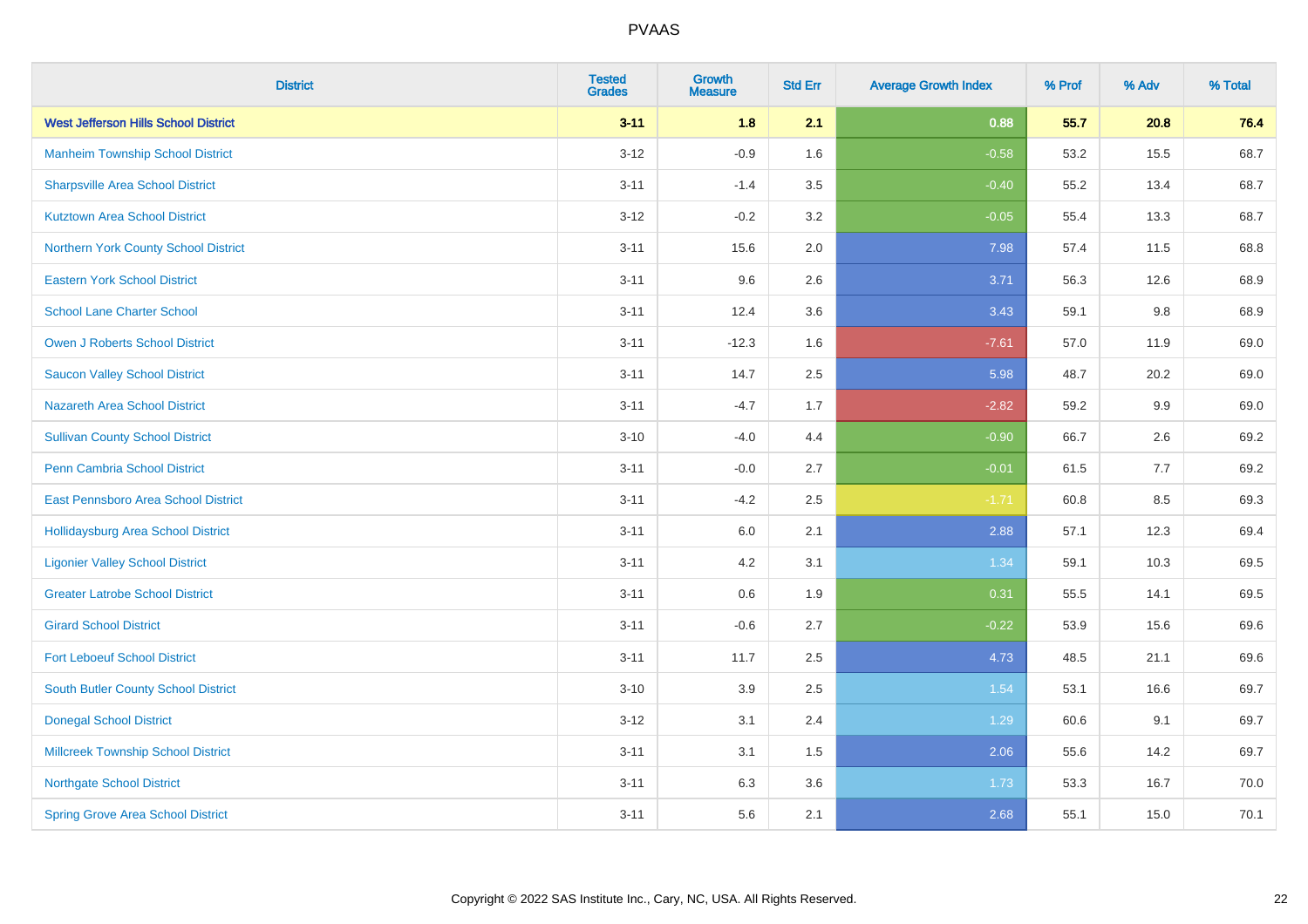| <b>District</b>                                | <b>Tested</b><br><b>Grades</b> | <b>Growth</b><br><b>Measure</b> | <b>Std Err</b> | <b>Average Growth Index</b> | % Prof | % Adv | % Total |
|------------------------------------------------|--------------------------------|---------------------------------|----------------|-----------------------------|--------|-------|---------|
| <b>West Jefferson Hills School District</b>    | $3 - 11$                       | 1.8                             | 2.1            | 0.88                        | 55.7   | 20.8  | 76.4    |
| <b>Marple Newtown School District</b>          | $3 - 11$                       | 2.0                             | 2.4            | 0.81                        | 57.6   | 12.8  | 70.4    |
| <b>Phoenixville Area School District</b>       | $3 - 11$                       | $-1.7$                          | 2.1            | $-0.83$                     | 59.9   | 10.6  | 70.5    |
| <b>Brookville Area School District</b>         | $3 - 11$                       | 6.9                             | 3.0            | 2.30                        | 55.2   | 15.6  | 70.8    |
| <b>Upper Perkiomen School District</b>         | $3 - 11$                       | 22.1                            | 2.1            | 10.74                       | 57.7   | 13.2  | 70.9    |
| Mechanicsburg Area School District             | $3 - 11$                       | 5.9                             | 1.8            | 3.29                        | 57.2   | 13.7  | 70.9    |
| <b>Camp Hill School District</b>               | $3 - 12$                       | 2.3                             | 3.0            | 0.78                        | 53.6   | 17.5  | 71.1    |
| <b>Halifax Area School District</b>            | $3 - 11$                       | 4.7                             | 3.9            | 1.22                        | 61.5   | 9.6   | 71.2    |
| <b>Delaware Valley School District</b>         | $3 - 11$                       | 12.6                            | 1.8            | 6.93                        | 55.2   | 16.2  | 71.4    |
| <b>Conemaugh Township Area School District</b> | $3 - 12$                       | $-3.7$                          | 3.4            | $-1.09$                     | 53.8   | 17.6  | 71.4    |
| <b>Midd-West School District</b>               | $3 - 11$                       | 10.3                            | 2.7            | 3.80                        | 58.0   | 13.4  | 71.4    |
| Northern Bedford County School District        | $3 - 11$                       | 16.5                            | 3.6            | 4.58                        | 51.7   | 20.0  | 71.7    |
| Palmyra Area School District                   | $3 - 11$                       | 5.6                             | 1.9            | 2.96                        | 56.4   | 15.6  | 72.0    |
| <b>Greencastle-Antrim School District</b>      | $3 - 11$                       | $-3.0$                          | 2.2            | $-1.36$                     | 62.4   | 9.9   | 72.3    |
| <b>Burrell School District</b>                 | $3 - 11$                       | 4.5                             | 3.1            | 1.48                        | 58.5   | 13.8  | 72.3    |
| <b>Laurel School District</b>                  | $3 - 11$                       | 1.8                             | 3.1            | 0.59                        | 70.1   | 2.3   | 72.4    |
| <b>Derry Area School District</b>              | $3 - 11$                       | 13.2                            | 2.8            | 4.69                        | 60.0   | 12.5  | 72.5    |
| <b>North Penn School District</b>              | $3 - 11$                       | 9.1                             | 1.1            | 8.36                        | 55.8   | 17.0  | 72.8    |
| <b>Southern York County School District</b>    | $3 - 11$                       | 14.2                            | 2.1            | 6.91                        | 55.1   | 18.1  | 73.1    |
| <b>North Hills School District</b>             | $3 - 11$                       | $-1.8$                          | 1.8            | $-0.96$                     | 59.1   | 14.1  | 73.2    |
| <b>Wyomissing Area School District</b>         | $3 - 12$                       | 0.8                             | 2.6            | 0.33                        | 55.7   | 17.6  | 73.3    |
| <b>Hempfield Area School District</b>          | $3 - 12$                       | 4.6                             | 1.6            | 2.86                        | 53.5   | 20.1  | 73.6    |
| <b>Riverview School District</b>               | $3 - 11$                       | $-4.6$                          | 3.8            | $-1.20$                     | 57.9   | 15.8  | 73.7    |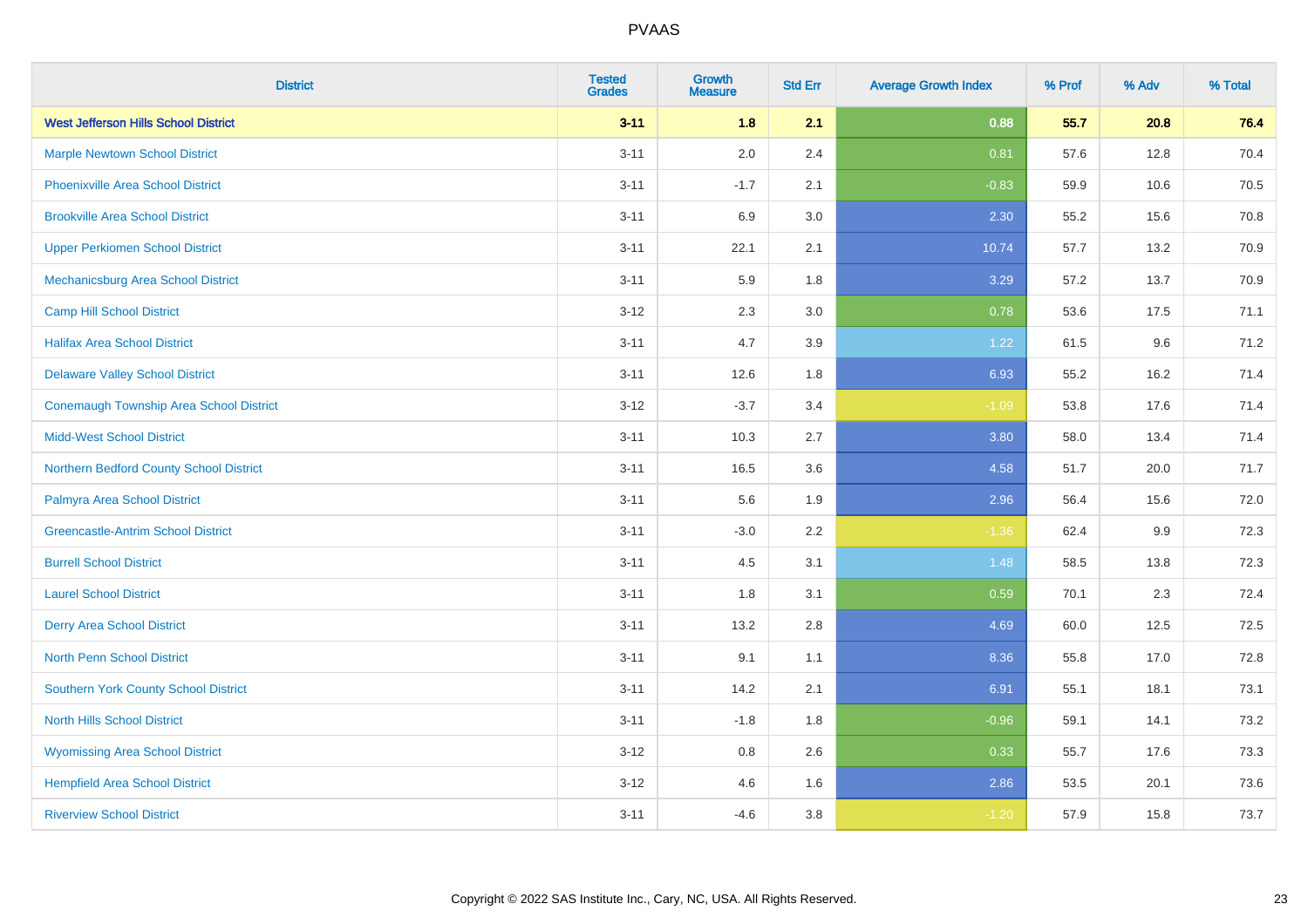| <b>District</b>                                    | <b>Tested</b><br><b>Grades</b> | <b>Growth</b><br><b>Measure</b> | <b>Std Err</b> | <b>Average Growth Index</b> | % Prof | % Adv | % Total |
|----------------------------------------------------|--------------------------------|---------------------------------|----------------|-----------------------------|--------|-------|---------|
| <b>West Jefferson Hills School District</b>        | $3 - 11$                       | 1.8                             | 2.1            | 0.88                        | 55.7   | 20.8  | 76.4    |
| <b>Conestoga Valley School District</b>            | $3 - 11$                       | 8.7                             | 1.8            | 4.69                        | 60.3   | 13.5  | 73.8    |
| <b>Dallastown Area School District</b>             | $3 - 11$                       | 13.5                            | 1.5            | 8.84                        | 56.0   | 17.9  | 73.8    |
| <b>Beaver Area School District</b>                 | $3 - 10$                       | 4.7                             | 2.4            | 1.94                        | 57.4   | 16.8  | 74.2    |
| <b>Lincoln Park Performing Arts Charter School</b> | $7 - 11$                       | 3.6                             | 2.5            | 1.42                        | 59.6   | 14.7  | 74.3    |
| <b>Crestwood School District</b>                   | $3 - 11$                       | $-0.4$                          | 2.4            | $-0.17$                     | 57.4   | 17.0  | 74.4    |
| <b>Abington Heights School District</b>            | $3 - 11$                       | 13.5                            | 2.2            | 6.27                        | 58.3   | 16.2  | 74.5    |
| <b>Canon-Mcmillan School District</b>              | $3 - 11$                       | $-0.8$                          | 1.6            | $-0.50$                     | 58.7   | 15.9  | 74.6    |
| <b>Fairview School District</b>                    | $3 - 11$                       | 3.4                             | 2.6            | 1.32                        | 57.2   | 17.6  | 74.8    |
| <b>Avon Grove School District</b>                  | $3 - 10$                       | 10.0                            | 1.6            | 6.26                        | 56.3   | 18.6  | 74.9    |
| <b>Greenwood School District</b>                   | $3 - 11$                       | 15.9                            | 3.9            | 4.11                        | 50.0   | 25.0  | 75.0    |
| <b>Freeport Area School District</b>               | $3 - 10$                       | 9.7                             | 2.5            | 3.91                        | 57.5   | 17.8  | 75.3    |
| <b>Avon Grove Charter School</b>                   | $3 - 11$                       | 9.0                             | 2.9            | 3.13                        | 58.8   | 16.7  | 75.5    |
| <b>Lewisburg Area School District</b>              | $3 - 11$                       | $-2.7$                          | 2.6            | $-1.03$                     | 57.0   | 18.5  | 75.6    |
| <b>Danville Area School District</b>               | $3 - 11$                       | 0.4                             | 2.6            | 0.15                        | 57.4   | 18.4  | 75.7    |
| <b>Mars Area School District</b>                   | $3 - 10$                       | 5.7                             | 2.1            | 2.75                        | 57.9   | 18.2  | 76.1    |
| <b>West Jefferson Hills School District</b>        | $3 - 11$                       | 1.8                             | 2.1            | 0.88                        | 55.7   | 20.8  | 76.4    |
| <b>Montour School District</b>                     | $3 - 11$                       | $-1.8$                          | 2.1            | $-0.88$                     | 61.4   | 15.1  | 76.5    |
| <b>Souderton Area School District</b>              | $3 - 11$                       | 12.4                            | 1.5            | 8.28                        | 61.7   | 15.2  | 76.9    |
| <b>North East School District</b>                  | $3 - 11$                       | $-9.3$                          | 3.1            | $-3.02$                     | 62.6   | 14.4  | 77.0    |
| <b>Tyrone Area School District</b>                 | $3-12$                         | 19.7                            | 2.5            | 7.87                        | 60.4   | 16.7  | 77.1    |
| <b>Moon Area School District</b>                   | $3 - 11$                       | 8.2                             | 1.9            | 4.25                        | 58.7   | 18.5  | 77.2    |
| <b>Spring-Ford Area School District</b>            | $3 - 11$                       | 6.0                             | 1.3            | 4.46                        | 60.8   | 16.5  | 77.4    |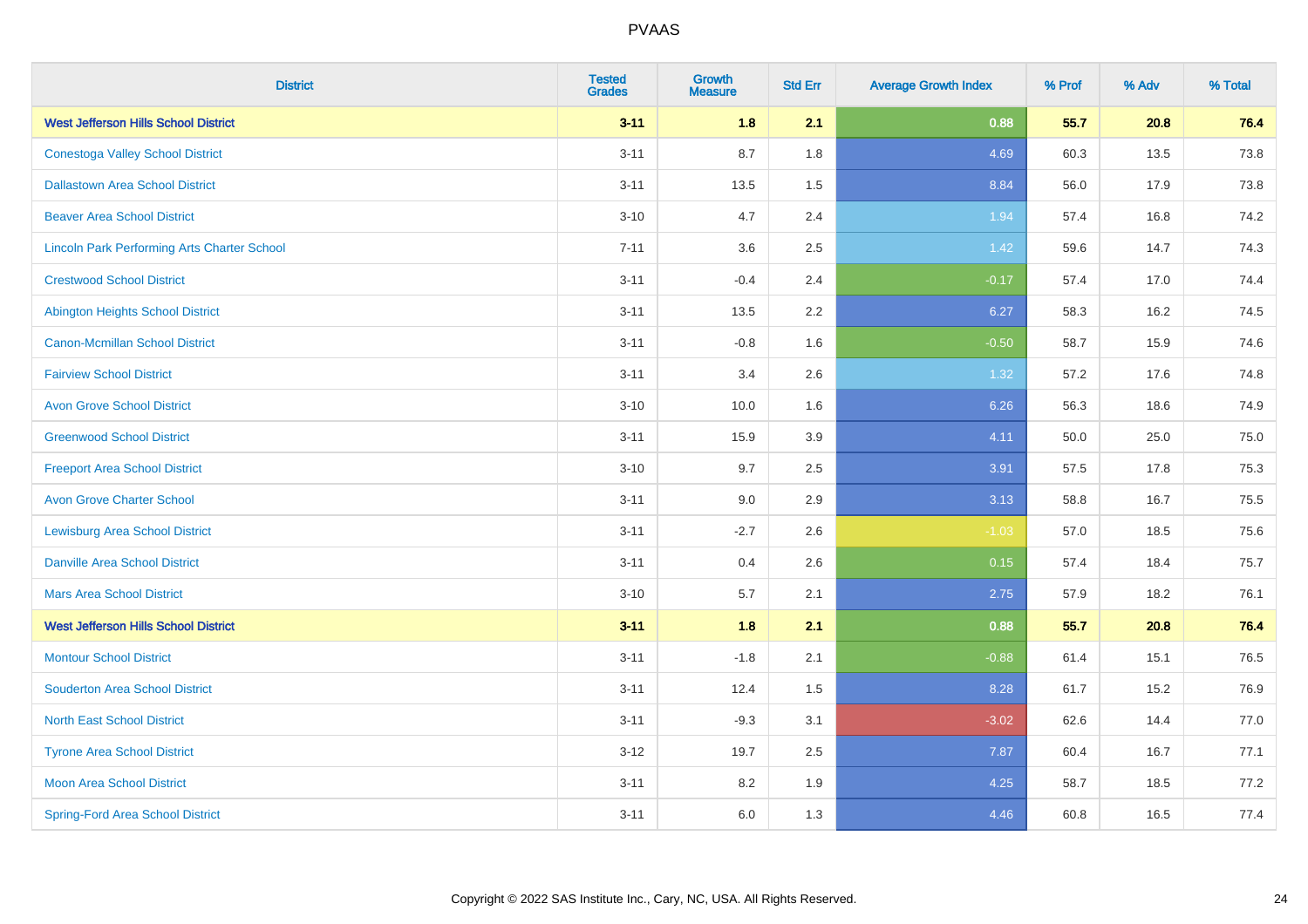| <b>District</b>                                 | <b>Tested</b><br><b>Grades</b> | <b>Growth</b><br><b>Measure</b> | <b>Std Err</b> | <b>Average Growth Index</b> | % Prof | % Adv | % Total |
|-------------------------------------------------|--------------------------------|---------------------------------|----------------|-----------------------------|--------|-------|---------|
| <b>West Jefferson Hills School District</b>     | $3 - 11$                       | 1.8                             | 2.1            | 0.88                        | 55.7   | 20.8  | 76.4    |
| <b>Jamestown Area School District</b>           | $3 - 11$                       | 13.5                            | 4.2            | 3.19                        | 64.4   | 13.3  | 77.8    |
| <b>Deer Lakes School District</b>               | $3 - 11$                       | 17.0                            | 2.7            | 6.32                        | 61.5   | 16.4  | 77.9    |
| Southern Lehigh School District                 | $3 - 11$                       | $-0.4$                          | 2.3            | $-0.17$                     | 66.1   | 11.9  | 78.0    |
| Capital Area School for the Arts Charter School | $9 - 11$                       | 5.8                             | 4.1            | 1.39                        | 59.3   | 18.6  | 78.0    |
| <b>Mountain View School District</b>            | $3 - 11$                       | 20.9                            | 3.5            | 5.91                        | 57.8   | 20.3  | 78.1    |
| Lehigh Career & Technical Institute             | $10 - 12$                      | 5.6                             | 5.6            | 0.99                        | 78.3   | 0.0   | 78.3    |
| <b>Haverford Township School District</b>       | $3 - 11$                       | 8.0                             | 1.5            | 5.27                        | 53.0   | 25.5  | 78.6    |
| <b>Upper Merion Area School District</b>        | $3 - 11$                       | 15.3                            | 2.0            | 7.62                        | 59.3   | 19.3  | 78.6    |
| <b>West Allegheny School District</b>           | $3 - 12$                       | 4.0                             | 2.1            | 1.96                        | 63.1   | 15.7  | 78.8    |
| <b>Methacton School District</b>                | $3 - 11$                       | 2.5                             | 1.7            | 1.43                        | 62.5   | 16.4  | 79.0    |
| <b>Council Rock School District</b>             | $3 - 11$                       | 8.9                             | 1.2            | 7.65                        | 62.8   | 16.6  | 79.4    |
| <b>Central Bucks School District</b>            | $3 - 11$                       | 1.6                             | $0.9\,$        | 1.66                        | 63.0   | 16.8  | 79.8    |
| <b>Lower Moreland Township School District</b>  | $3 - 11$                       | 2.0                             | 2.2            | 0.95                        | 62.8   | 17.0  | 79.8    |
| <b>Colonial School District</b>                 | $3 - 11$                       | 14.0                            | 1.7            | 8.21                        | 60.2   | 19.6  | 79.8    |
| <b>Parkland School District</b>                 | $3 - 11$                       | 5.3                             | 1.2            | 4.30                        | 58.0   | 22.3  | 80.4    |
| Lehigh Valley Charter High School For The Arts  | $9 - 10$                       | 7.3                             | 2.6            | 2.82                        | 62.3   | 18.2  | 80.5    |
| <b>Derry Township School District</b>           | $3 - 10$                       | 12.8                            | 2.0            | 6.39                        | 54.8   | 25.8  | 80.6    |
| <b>Wissahickon School District</b>              | $3 - 10$                       | 12.5                            | 1.8            | 6.85                        | 58.3   | 22.4  | 80.7    |
| <b>York Suburban School District</b>            | $3 - 11$                       | 10.1                            | 2.1            | 4.91                        | 53.5   | 27.8  | 81.3    |
| <b>Unionville-Chadds Ford School District</b>   | $3 - 11$                       | 17.1                            | 3.1            | 5.51                        | 68.1   | 13.2  | 81.3    |
| <b>Pennsbury School District</b>                | $3 - 11$                       | 11.7                            | 1.5            | 7.90                        | 60.1   | 21.3  | 81.3    |
| <b>Richland School District</b>                 | $3 - 11$                       | 6.7                             | 2.9            | 2.33                        | 62.2   | 19.2  | 81.4    |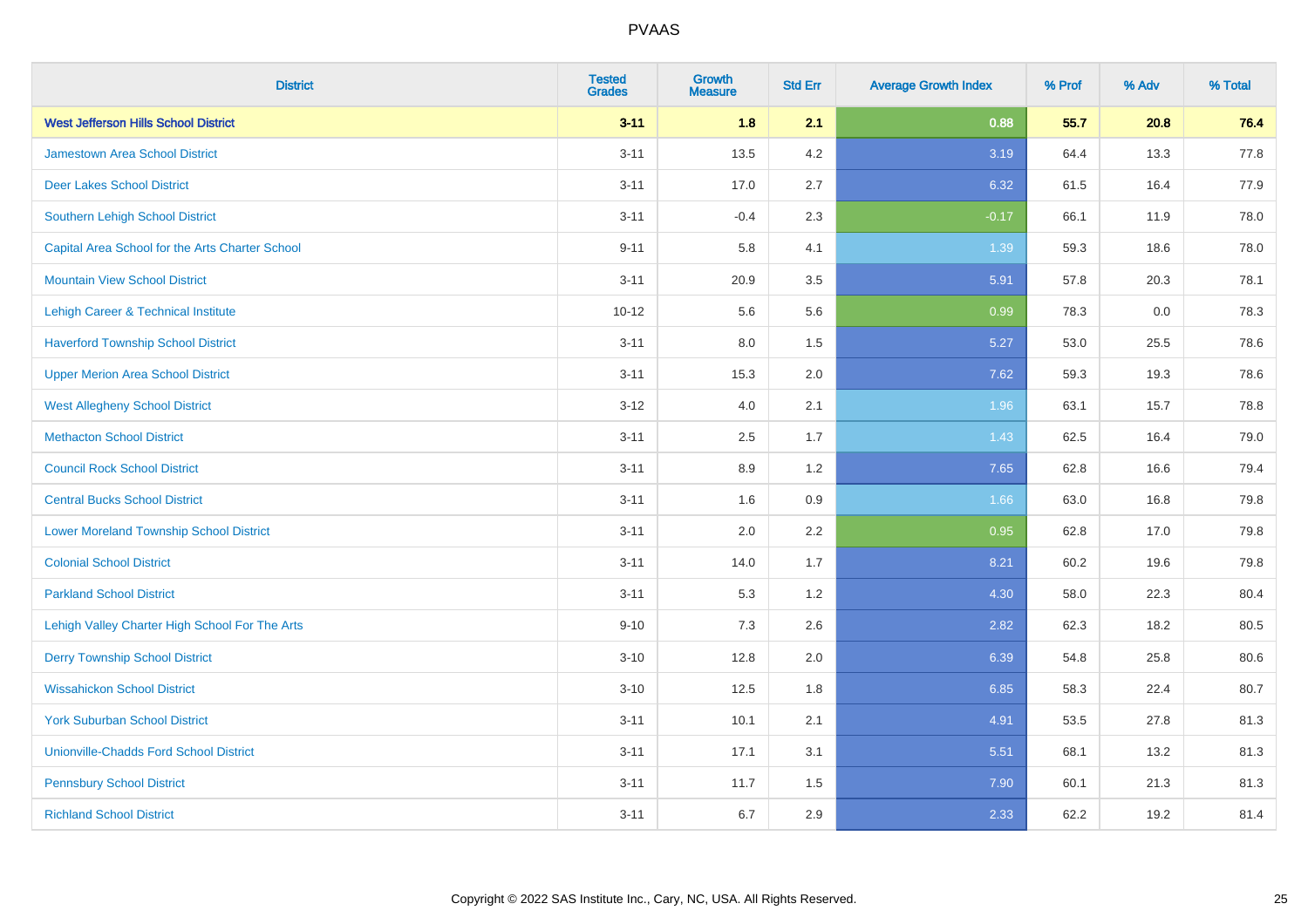| <b>District</b>                               | <b>Tested</b><br><b>Grades</b> | <b>Growth</b><br><b>Measure</b> | <b>Std Err</b> | <b>Average Growth Index</b> | % Prof | % Adv | % Total |
|-----------------------------------------------|--------------------------------|---------------------------------|----------------|-----------------------------|--------|-------|---------|
| <b>West Jefferson Hills School District</b>   | $3 - 11$                       | 1.8                             | 2.1            | 0.88                        | 55.7   | 20.8  | 76.4    |
| <b>Franklin Regional School District</b>      | $3 - 11$                       | 2.0                             | 1.9            | 1.02                        | 66.7   | 15.5  | 82.1    |
| <b>Hampton Township School District</b>       | $3 - 11$                       | 5.1                             | 2.2            | 2.35                        | 54.0   | 28.2  | 82.2    |
| <b>Shanksville-Stonycreek School District</b> | $3 - 10$                       | 7.0                             | 5.9            | 1.20                        | 64.7   | 17.6  | 82.4    |
| <b>Springfield School District</b>            | $3 - 11$                       | 13.8                            | 1.7            | 7.99                        | 60.9   | 21.5  | 82.4    |
| <b>North Clarion County School District</b>   | $3 - 12$                       | 3.7                             | 4.3            | 0.85                        | 67.5   | 15.0  | 82.5    |
| Downingtown Area School District              | $3 - 11$                       | 12.1                            | 1.1            | 10.67                       | 60.0   | 23.5  | 83.6    |
| <b>Bethel Park School District</b>            | $3 - 11$                       | 5.6                             | 1.8            | 3.18                        | 65.3   | 18.6  | 83.9    |
| <b>State College Area School District</b>     | $3 - 11$                       | 20.5                            | 1.4            | 14.33                       | 58.0   | 25.9  | 84.0    |
| <b>Jenkintown School District</b>             | $3 - 11$                       | 12.5                            | 4.4            | 2.84                        | 54.6   | 29.6  | 84.1    |
| <b>Cumberland Valley School District</b>      | $3 - 12$                       | 18.5                            | 1.3            | 14.64                       | 60.7   | 23.4  | 84.1    |
| <b>Penn-Trafford School District</b>          | $3 - 11$                       | 13.4                            | 1.7            | 7.87                        | 62.3   | 21.9  | 84.2    |
| <b>Pine-Richland School District</b>          | $3 - 11$                       | 11.5                            | 1.8            | 6.31                        | 60.6   | 24.4  | 85.0    |
| <b>Great Valley School District</b>           | $3 - 11$                       | 15.0                            | 1.9            | 7.98                        | 50.0   | 35.0  | 85.0    |
| Fox Chapel Area School District               | $3 - 11$                       | 9.8                             | 1.8            | 5.36                        | 56.6   | 28.6  | 85.2    |
| <b>Norwin School District</b>                 | $3 - 11$                       | 18.0                            | 1.7            | 10.37                       | 58.5   | 27.0  | 85.4    |
| <b>Lower Merion School District</b>           | $3 - 11$                       | 19.0                            | 1.3            | 14.93                       | 55.6   | 29.9  | 85.5    |
| <b>Upper Dublin School District</b>           | $3 - 12$                       | 15.4                            | 1.8            | 8.53                        | 60.8   | 24.8  | 85.6    |
| Mt Lebanon School District                    | $3 - 11$                       | $-1.0$                          | 1.5            | $-0.70$                     | 61.9   | 24.0  | 85.9    |
| <b>Peters Township School District</b>        | $3 - 11$                       | 5.0                             | 1.8            | 2.76                        | 59.8   | 26.1  | 85.9    |
| <b>Garnet Valley School District</b>          | $3 - 10$                       | 10.9                            | 1.7            | 6.53                        | 67.1   | 19.0  | 86.1    |
| <b>West Chester Area School District</b>      | $3 - 11$                       | 12.6                            | 1.2            | 10.38                       | 66.8   | 20.2  | 87.0    |
| <b>Wallingford-Swarthmore School District</b> | $3 - 10$                       | 0.9                             | 2.4            | 0.38                        | 64.4   | 22.7  | 87.1    |